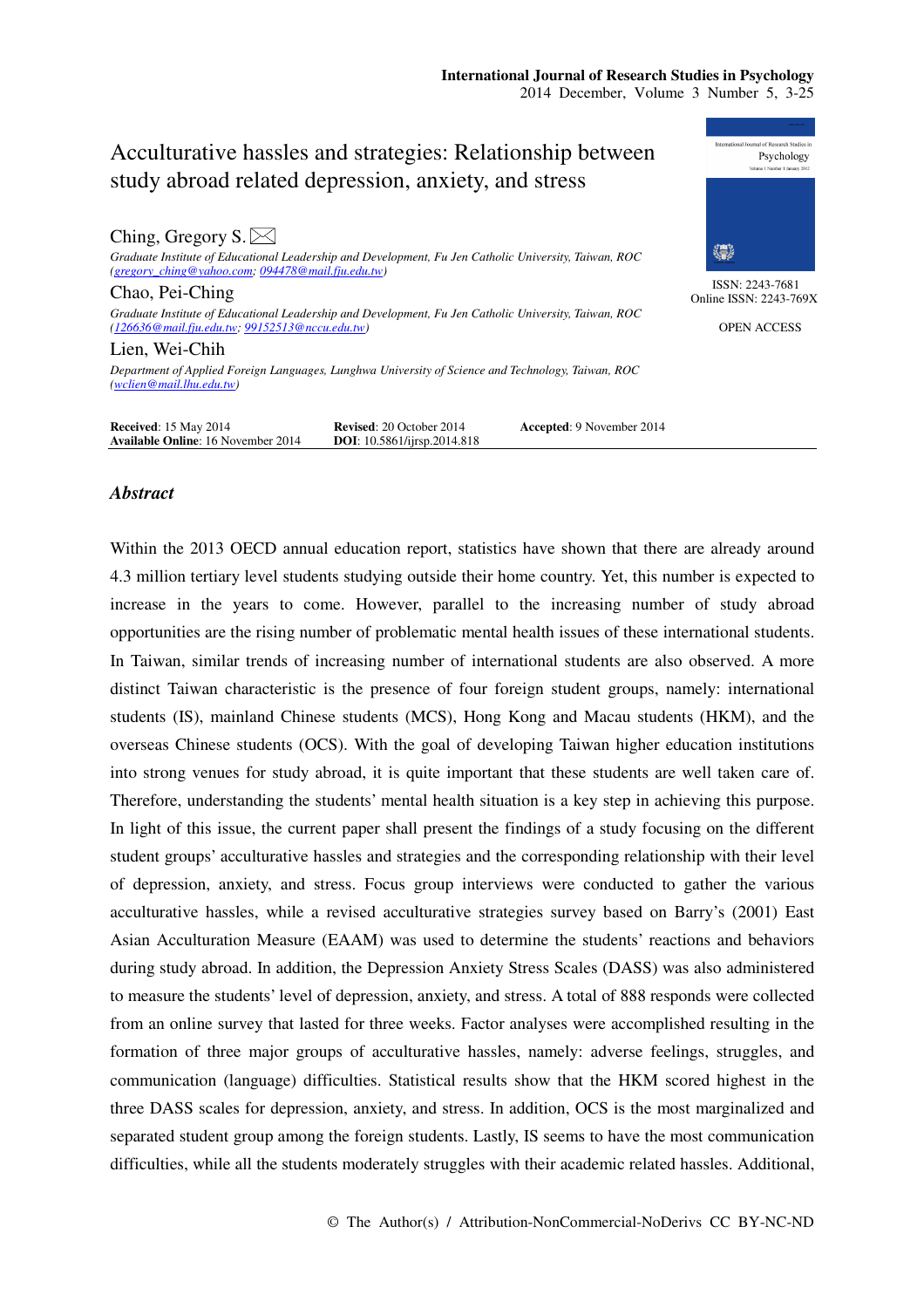implications and recommendations are also provided.

*Keywords:* study abroad; acculturation strategy; hassle; overseas Chinese students; mainland Chinese students; international students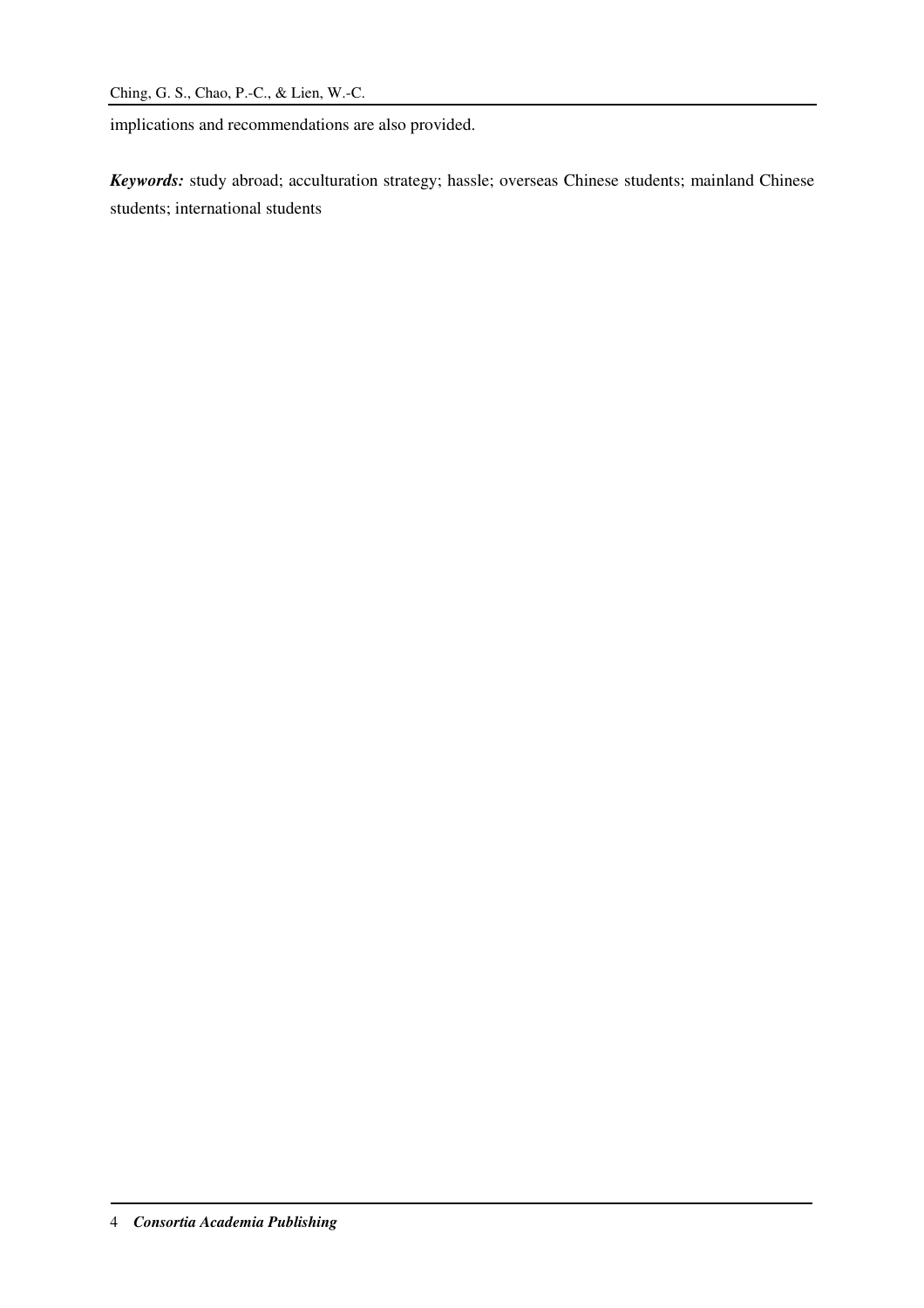#### **1. Introduction**

Statistics have shown that the number of students studying outside their home countries is but increasing (OECD, 2013). These students more commonly categorized as *international (or foreign) students* are defined as individuals who temporarily reside in a country other than their country of citizenship in order to participate in international educational exchange as students (Paige, 1990). In Taiwan, it is reported that during the 2013-2014 school year, a total of 78,261 foreign students studied in Taiwan (Ching, Lien, & Chao, 2014). The Taiwan Ministry of Education (MOE) statistics reports an average annual increase of around 17% foreign student enrollment. Quite unique is the presence of four distinct foreign student groups, namely: International students (IS), mainland Chinese students (MCS), Hong Kong and Macau students (HKM), and overseas Chinese students (OCS) (MOE, 2014). This influx of foreign students in Taiwan is in line with the drive towards the internationalization of Taiwan higher education institutions (Chin & Ching, 2009; Ching & Chin, 2012; Chin, Wu, & Ching, 2012). More importantly, the impact of low birth rates in Taiwan might also force several low performing universities to close down (Leung, 2013). Therefore, the additional enrolment of foreign students is seen as an opportunity to fill up for the oversupply of higher education institutions and at the same time provides the opportunity to increase its revenue.

Following the recent trend of rising study abroad opportunities are the increasing cases of problematic mental health issues of these sojourning students (Lucas, 2009). Some common reported issues are alienation (Greatrex-White, 2008), binge drinking (Pedersen, Neighbors, Larimer, & Lee, 2011; Hummer, Pedersen, Mirza, & LaBrie, 2010; Pedersen, Larimer, & Lee, 2010), depression (Muto, Hayes, & Jeffcoat, 2011), loneliness (Hunley, 2010), and many others physical and mental health issues. In reality, study abroad should be an enjoyable experience; even though the encounter with a new culture is not without stress (Berry, 2005; Ward, Bochner, & Furnham, 2001), however, if signs of mental health issues could be detected early, worst effects of such issues could be prevented. Therefore, it is quite important to understand the mental health situations of these students.

In general, study abroad has well been praised to have produced significant learning improvements, however, two significant obstacles exist; language and culture (Vande Berg, Connor-Linton, & Paige, 2009). Therefore, successful study abroad can be said to be determined by how, and how well, groups and individuals manage the transition when they come into contact with another culture (Sam & Berry, 2010, p. 472). Such transition is more commonly known as *acculturation*. Acculturation explains the process of cultural and psychological change that results following meeting between cultures (Sam & Berry, 2010, p. 472). Currently, there are several terms interchangeably used with acculturation, such as assimilation, biculturalism, multiculturalism, integration, and globalization, among others (Sam & Berry, 2006). However, acculturation is still the most common or generic term used by educators and researchers.

Within a study abroad framework, prior to coming into contact with each other, the home (origin) culture and the host (destination) culture are two distinct cultural groups. Acculturating individuals and groups (e.g. foreign students) brings with them cultural and psychological qualities to the new society (host country), and while the new society also possess a variety of such qualities (Sam & Berry, 2010). Acculturation is then the process of cultural and psychological change that follows such meetings of two distinct cultures. Therefore, to fully understand the compatibility (or incompatibility) in cultural values, norms, attitudes, and personality between the two cultural groups in contact; a careful study on the acculturation process is a must.

Putting it all together, the current paper shall present the findings of a study focusing on the different student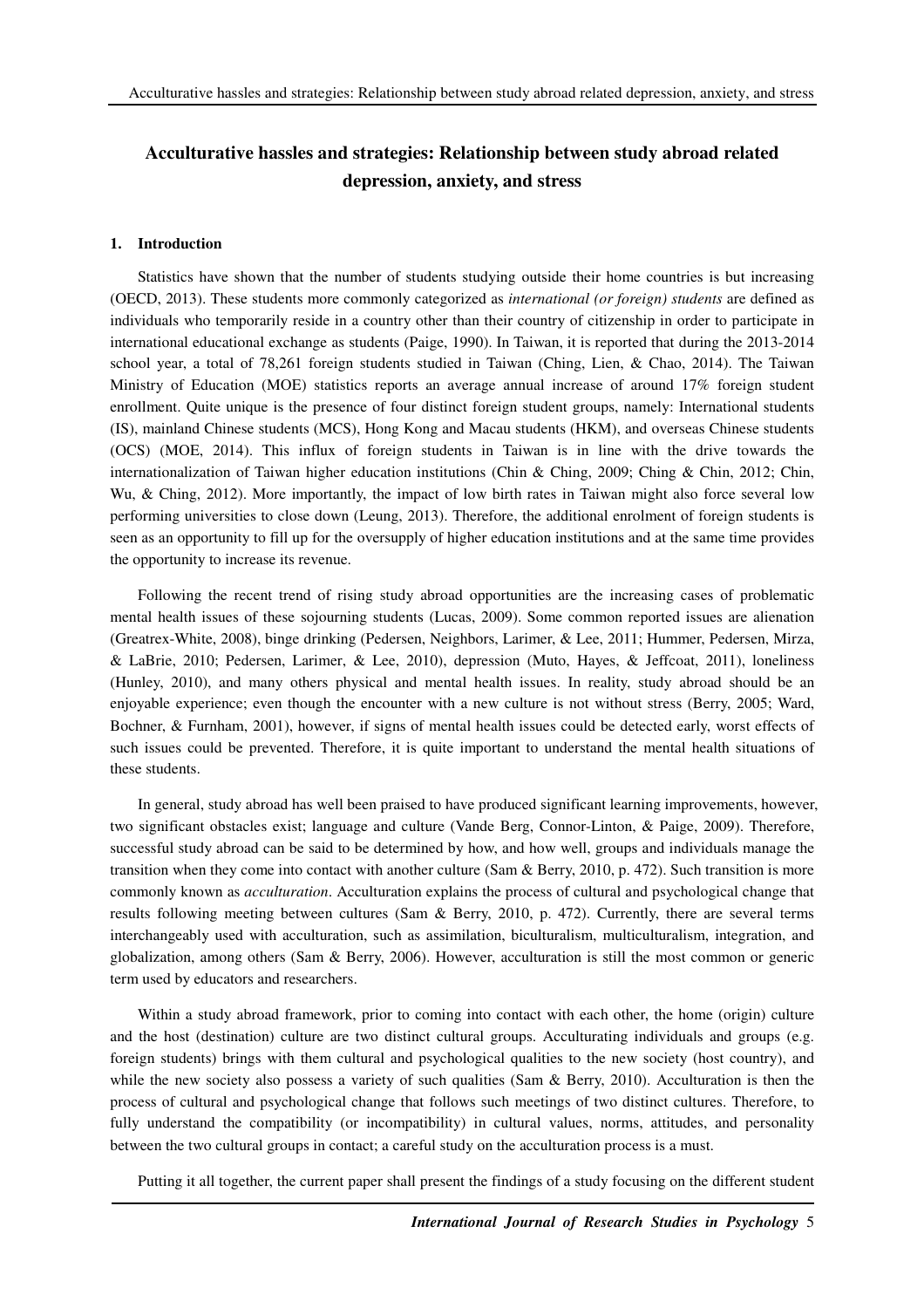groups' acculturative hassles and strategies and the corresponding relationship with their level of depression, anxiety, and stress. Focus group interviews were conducted to gather the various acculturative hassles the students encounter, while a revised acculturative strategies survey based on Barry's (2001) East Asian Acculturation Measure (EAAM) was used to determine the students' reactions and behaviors during study abroad. Lastly, the Depression Anxiety Stress Scales (DASS) was also administered to measure the students' level of depression, anxiety, and stress (Lovibond & Lovibond, 1995). In essence, understanding the inter-relationship among the students' acculturative hassles and strategies and their corresponding level of depression, anxiety, and stress is an important primary step in help making study abroad experience enjoyable and productive.

#### **2. Research design**

The current study uses a *mixed-method research* design paradigm, wherein the qualitative focus group interview method was used to collect information needed to help formed a survey questionnaire (Cohen, Manion, & Morrison, 2007). Later on, the formulated *survey* was used to gather information at a particular point in time with the notion of describing the existing conditions. For the participants of the study, as mentioned earlier a distinct characteristic of Taiwan higher education institutions' internationalization is the presence of four foreign student groups. Hence, the current study makes use of the four foreign student groups, namely: International students (IS), mainland Chinese students (MCS), Hong Kong and Macau students (HKM), and overseas Chinese students (OCS) as study participants. OCS are students who are of Chinese ethnicity, which are born and still living overseas, or have lived abroad for more than six years and have a permanent residence or have obtained long-term residency in a foreign country. IS are non-Chinese speaking students who are from another country besides mainland China, Hong Kong, Macau, and OCS. HKM are students from Hong Kong and Macau (primarily speaks Cantonese). Lastly, MCS are students from mainland China. Comparative results are then provided to better depict the implications of the various acculturative hassles and strategies towards the different student groups.

#### **3. The study**

#### *3.1 Acculturative hassles*

During the fall semester of 2013, an invitation was sent out inviting volunteer study abroad (foreign) students to join a series of focus group discussions within a private university in the Northern area of Taiwan. Free pizzas, sodas, and a convenient store cash certificate worth 100 NTD (approximately 3 USD) were offered as incentive to the participants. Topics of the discussion includes the various hassles that the students' encounter during their daily study (including living) routine in Taiwan. Hassles are said to be the everyday life event dissatisfactions (or distractions), which cause minor stresses (Tajalli, Sobhi, & Ganbaripanah, 2010).

At the beginning of each session, students are told of the topic and at the same time informed that they can freely leave the session if they are not comfortable with the discussions. The focus group sessions lasted approximately 30 minutes with an average of 6 to 7 attendees. A total of 6 focus group sessions (2 MCS groups, 2 IS groups, 1 HKM group, and 1 OCS group) were accomplished. Average age of participants is 21 years old, while 29 of the students are from the Asia-pacific region with the remaining 11 are from the US and other European countries.

Results of the acculturative hassle focus group sessions were analyzed using the constant comparison approach, wherein newly collected information is compared with previous gathered results (Glaser & Strauss, 1967). Resulting themes include a 26 items acculturative hassles involving day to day living and academic related activities and a 6 items communication hassles. Further exploratory factor analysis of the items will be discussed in the succeeding sections of this paper.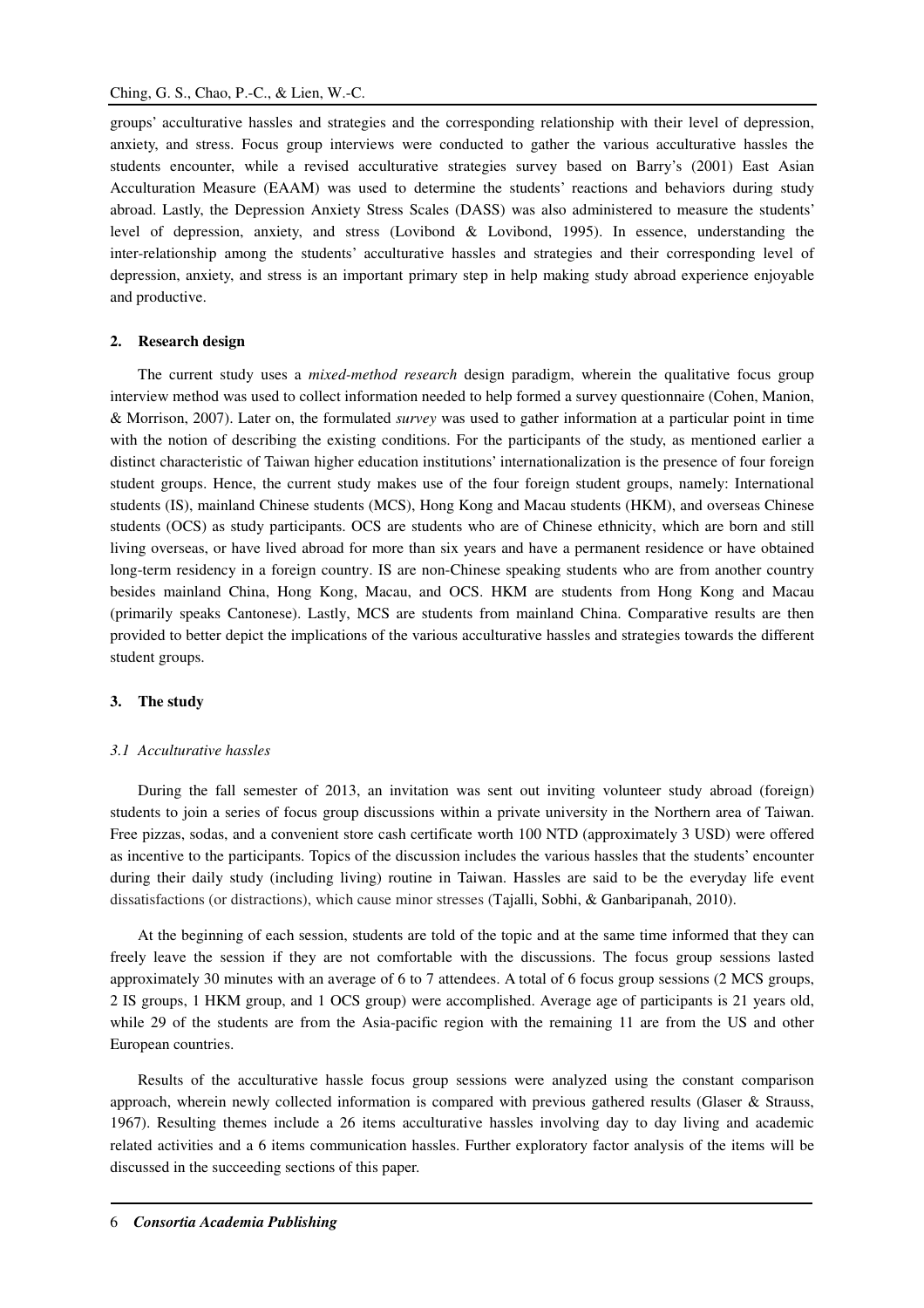#### *3.2 Acculturation strategies*

On many occasions, Berry (1980, 1997, 2004, 2005) mentioned that there are four acculturation strategies based on two distinct orientations towards one's own and to those of the host country. These four strategies are namely: Assimilation, Integration, Separation, and Marginalization. *Assimilation* includes items that denote the loss of ones' own identity and the fully embracing of the new culture (host country). *Integration* includes items that describe a person retaining the best of both worlds (home and host countries). *Separation* includes items that describe ones' reluctant in accepting the new culture, while retaining only ones' own identity. Lastly, *marginalization* includes items that describe a person who rejects both home and host culture.

To measure the various acculturation strategies, the current study make use of Barry's (2001) 29 items East Asian Acculturation Measure (EAAM). EAAM is specifically designed to gathered data on the four acculturation strategies; more specifically the survey is designed according to the contemporary situations and characteristics of East Asian countries (Yu & Wang, 2011). Cronbach alpha reliability of the scale is computed to be from .74 to .85 (Barry, 2001). Revisions made on Barry's EAAM are the removal of the items regarding the effects of language. To compensate for the language related items removal, additional emphasis on communication hassles were asked during the previous focus group sessions. In addition, the level of Chinese language proficiencies were also asked and later included in the analysis. Further confirmatory factor analysis of the items will also be discussed in the succeeding sections of this paper.

#### *3.3 Students' level of depression, anxiety, and stress*

The 42 items Depression Anxiety Stress Scales (DASS) was used to collect the students' self-reported measures of depression, anxiety, and stress. A more distinct note on the DASS is that it was deliberately designed to measure depression, anxiety, and stress within diverse settings (Crawford & Henry, 2003). The psychometric properties of DASS were assessed with quite high Cronbach alpha reliability of .91, .84, and .90 respectively (Lovibond & Lovibond, 1995). In addition, Lovibond and Lovibond (1995) provided normative scores and standard deviations (SD) for the measures as 6.34 (6.97), 4.7 (4.91), and 10.11 (7.91) for the depression, anxiety, and stress scales, respectively.

# **4. Results and discussions**

#### *4.1 Study participants*

The survey was administered online to all foreign students in Taiwan. A poster was sent and posted in all of the international students' offices throughout Taiwan higher education institutions on December of 2013. As an incentive for all the students who participated in the survey, prizes were given away in a random raffle draw during the middle of December. A total of 888 students participated in the survey. Overall Cronbach's alpha reliability of the survey is computed at .89, considered to be highly reliable results (Cohen, Manion, & Morrison, 2007). Table 1 shows that almost half of the participants are IS with 433 or 48.8%, followed by MCS with 270 or 30.4%, OCS with 99 or 11.1%, and lastly HKM with 86 or 9.7%. Table 2 shows a more detailed by country participants separated by gender denoting an almost equal number of male and female respondents.

#### **Table 1**

#### *Student participants categorized by student groups (N=888)*

| Student groups                   |       | Frequency | Percent |
|----------------------------------|-------|-----------|---------|
| International students (IS)      |       | 433       | 49      |
| Mainland Chinese students (MCS)  |       | 270       | 30      |
| Oversea Chinese students (OCS)   |       | 99        |         |
| Hong Kong / Macau students (HKM) |       | 86        |         |
|                                  | Total | 888       |         |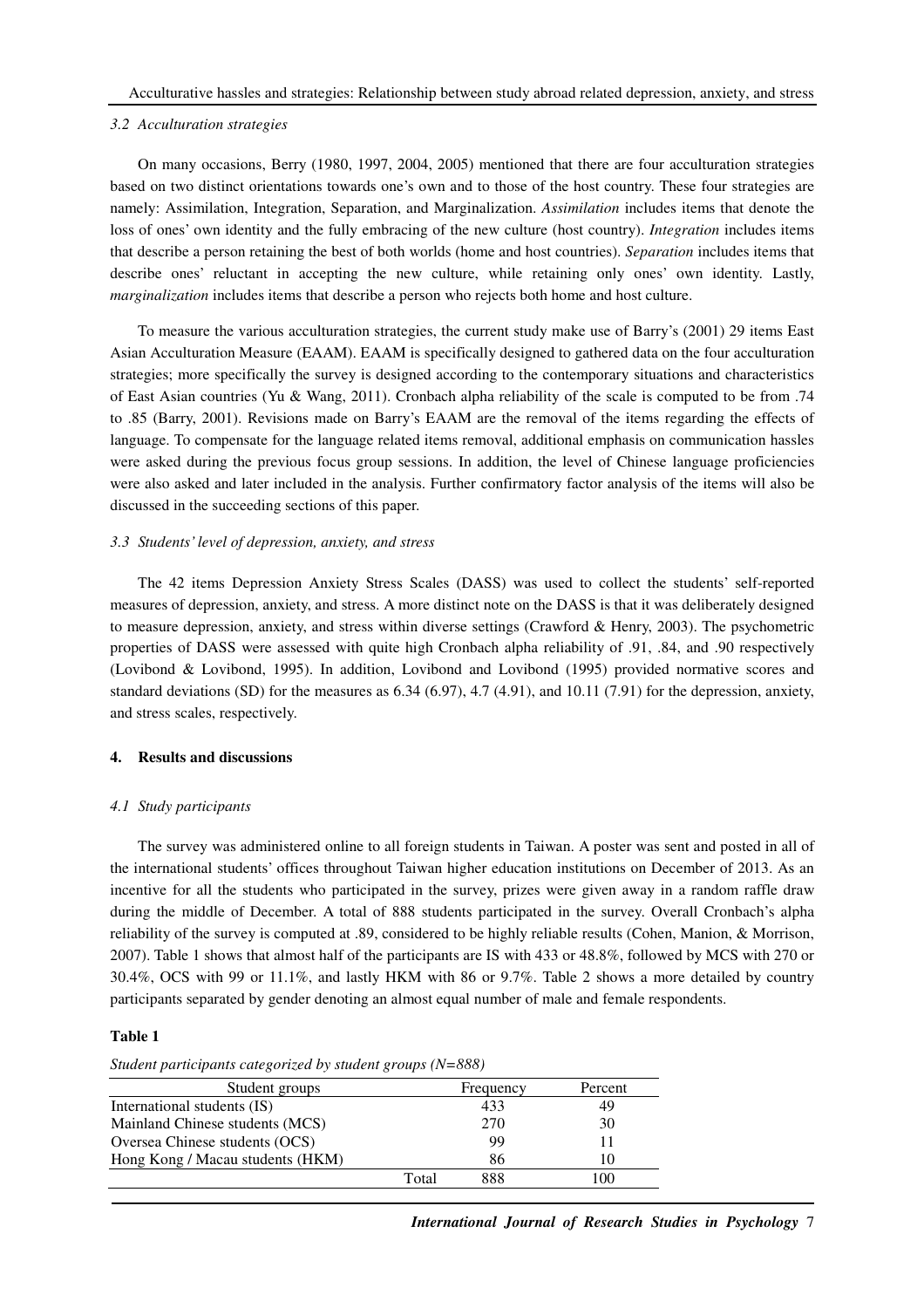#### **Table 2**

|               |       | Gender         |      |                  | $\%$           |
|---------------|-------|----------------|------|------------------|----------------|
| Country       |       | Female         | Male | $\boldsymbol{n}$ |                |
| China         |       | 167            | 103  | 270              | 30             |
| Hong Kong     |       | 28             | 26   | 54               | 6              |
| Macau         |       | 15             | 17   | 32               | 4              |
| Indonesia     |       | 52             | 52   | 104              | 12             |
| Malaysia      |       | 47             | 59   | 106              | 12             |
| Vietnam       |       | 26             | 34   | 60               | 7              |
| Singapore     |       | 17             | 9    | 26               | 3              |
| India         |       | 4              | 17   | 21               | $\overline{2}$ |
| <b>US</b>     |       | 7              | 13   | 20               | $\overline{2}$ |
| Philippines   |       | 9              | 8    | 17               | $\overline{c}$ |
| Thailand      |       | 9              | 4    | 13               | $\overline{2}$ |
| Germany       |       | $\overline{7}$ | 5    | 12               | 1              |
| South Korea   |       | 5              | 7    | 12               | 1              |
| France        |       | $\overline{7}$ | 4    | 11               |                |
| Japan         |       |                | 6    | 7                | 1              |
| Mongolia      |       | 6              | 1    | 7                |                |
| Honduras      |       | 2              | 5    | $\tau$           |                |
| Gambia        |       | $\theta$       | 6    | 6                |                |
| <b>Belize</b> |       | 2              | 3    | 5                |                |
| Nicaragua     |       |                | 4    | 5                |                |
| Russia        |       | 4              |      | 5                |                |
| others        |       | 45             | 43   | 88               | 9              |
|               | Total | 461            | 427  | 888              | 100            |

*Study participants' country of origin (N=888)* 

*Note*. Average age is 21 years old. Average months of stay = 18 months.

Average age of students is 21 years old, while the average stay in Taiwan is around 18 mounts. Besides the country of origin, the survey also asked for the participants to provide their level of Chinese language competencies. Table 3 shows that not all of the MCS are fluent with Mandarin Chinese, since some of them might came from regions that have their own dialects. Similar with the HKM students which primarily speaks Cantonese, while the OCS have an even more diverse background wherein most of them considers Mandarin Chinese as their second language.

#### **Table 3**

*Participants' Chinese language competency level (N=888)* 

| Chinese language competency | IS  | <b>MCS</b> | <b>OCS</b> | <b>HKM</b> | Frequency | Percent |
|-----------------------------|-----|------------|------------|------------|-----------|---------|
| Just started studying       | 63  |            |            |            | 65        |         |
| Less than 3 months          | 31  |            |            |            | 32        |         |
| Less than 6 months          | 36  |            |            |            | 39        |         |
| Less than 1 year            | 62  |            |            |            | 67        |         |
| More than 1 year            | 90  |            |            | ш          | 106       |         |
| More than 3 years           | 53  |            |            | 13         | 75        |         |
| More than 5 years           | 38  | 50         |            | 17         | 126       | 14      |
| Already fluent in Chinese   | 60  | 211        | 69         | 38         | 378       | 43      |
| Total                       | 433 | 270        | 99         | 86         | 888       | 100     |

# *4.2 Acculturative hassles*

To better understand the hidden constructs behind the acculturative hassle survey items, exploratory factor analysis was used to analyze the inter-relationships among the variables (Hair, Black, Babin, Anderson, & Tatham, 2005). Then after structured equation modelling (SEM) with the help of the software Lisrel was accomplished to further explain the possibility of relationships among the items and latent variables (Schreiber,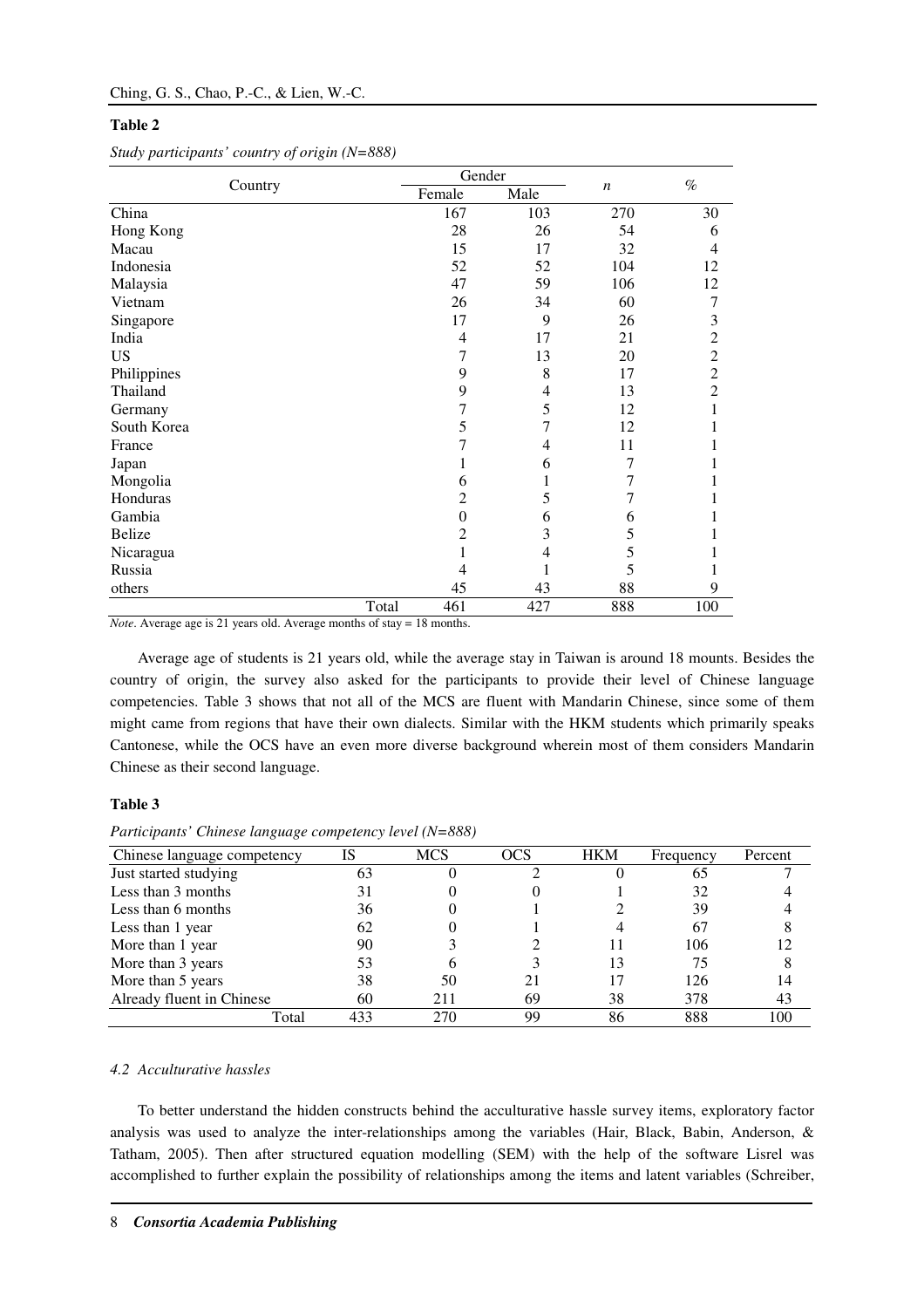Stage, King, Nora, & Barlow, 2006). Data collected from the survey was encoded and analyzed through the use of the software statistical package for social scientists (SPSS). Data was first screened for univariate outliers and missing data. These were then imputed using the expectation maximization (EM) algorithm of SPSS (Graham, 2009; Weaver & Maxwell, 2014).

During the factor analysis procedures, a total of 17 items were eliminated from the 32 items acculturative hassle survey. These items were deleted because they did not have a primary factor loading of .50 or above, and no cross-loading of .32 or above (Costello & Osborne, 2005). Then after, the factorability of the remaining 15 items is tested under several criteria for factor analysis. First, the 15 items were checked for inter-correlation with at least one item of .30 or above. Second, the Kaiser-Meyer-Olkin value was computed to be .90 well above the acceptable value of .50 (Kaiser, 1974). Lastly, the Barlett's test of sphericity was computed to be at 7,639.72 with significant Chi-square  $(p < .000)$  and a degrees freedom of 105.

The principal component analysis with varimax rotation was conducted, while the eigenvalues were computed to be greater than 1 (Costello & Osborne, 2005). Three factors accounting for 67.91% of the total variances were computed. Each of the factors *adverse feeling*, *struggles*, and *communication difficulties* accounted for 26.51%, 24.54%, and 16.85% of the variance respectively. A scree tests was also computed with the point of inflexion noted in Figure 1, further signifying the number of factors extracted from the items (Catell, 1966). Tables 4 show the various communalities of the items with values of greater than .400 (Worthington & Whittaker, 2006), together with the Cronbach alpha reliabilities of the factors (.866 to .899; signifying highly reliable results), percent variance, overall means, and means and standard deviations of each of the items. While, Table 5 shows the various factor loading (including the cross-loading) of each of the items.

## **Table 4**

*Acculturative hassle survey items (N=888)* 

| Factors/Items                                                             | Communalities | Mean | SD   |
|---------------------------------------------------------------------------|---------------|------|------|
| Adverse feelings ( $\alpha$ = .898, 6 items, % variance = 26.51)          |               | 1.88 | 0.84 |
| Ha_07. Being alienated by others                                          | .761          | 1.85 | 1.02 |
| Ha_03. Being let down (disappointment) by others                          | .675          | 1.94 | 1.05 |
| Ha_02. Being isolated by others                                           | .613          | 1.68 | 0.94 |
| Ha_08. Feel of inequality                                                 | .674          | 1.94 | 1.11 |
| Ha_09. Being taken advantage by others                                    | .653          | 1.80 | 1.04 |
| Ha_01. Being ignored by others                                            | .628          | 2.08 | 1.05 |
| Struggles ( $\alpha$ = .866, 6 items, % variance = 24.54)                 |               | 2.42 | 0.92 |
| Ha_21. Not having enough time to meet my obligations                      | .756          | 2.42 | 1.16 |
| Ha_23. Not being able to keep up with assigned tasks                      | .676          | 2.19 | 1.11 |
| Ha_19. Not being able to concentrate                                      | .706          | 2.30 | 1.12 |
| Ha_20. Not being able to decide about my future career                    | .557          | 2.51 | 1.28 |
| Ha_22. Not having enough sleep                                            | .500          | 2.71 | 1.28 |
| Ha_26. Not being able to attain expected academic grade                   | .481          | 2.41 | 1.18 |
| Communication difficulties ( $\alpha$ = .899, 3 items, % variance =16.85) |               | 2.57 | 1.18 |
| La_04. Difficulty in talking about yourself                               | .850          | 2.39 | 1.33 |
| La_06. Difficulty in understanding jokes/humor                            | .843          | 2.56 | 1.20 |
| La_05. Difficulty in making yourself understood                           | .811          | 2.77 | 1.35 |

*Note*. Overall α = .991, Kaiser-Meyer-Olkin Measure of Sampling Adequacy = .902, Bartlett's Test of Sphericity = 7,639.72, *p* < .000,  $df = 105$ , Total variance = 67.91%

To further validate the acculturative hassle survey, SEM was used. Figure 2 shows the measurement model of the acculturative hassle survey with a Chi-square of 349.71 with  $df = 87$ , which is significant with  $p < .000$ and a root mean square error of approximation (RMSEA) value of .058 all of which are within the acceptable factor analysis values in SEM (Schreiber et al., 2006). Table 6 shows several comparative fit indices (including other indices), such as: Normed Fit Index (NFI) = .98, Non-Normed Fit Index (NNFI) = .98, Comparative Fit Index (CFI) = .98, Incremental Fit Index (IFI) = .98, and Relative Fit Index (RFI) = .97; all of which are within the acceptable values (Hu & Bentler, 1999; MacCallum, Browne, & Sugawara, 1996). Lastly, Table 7 shows the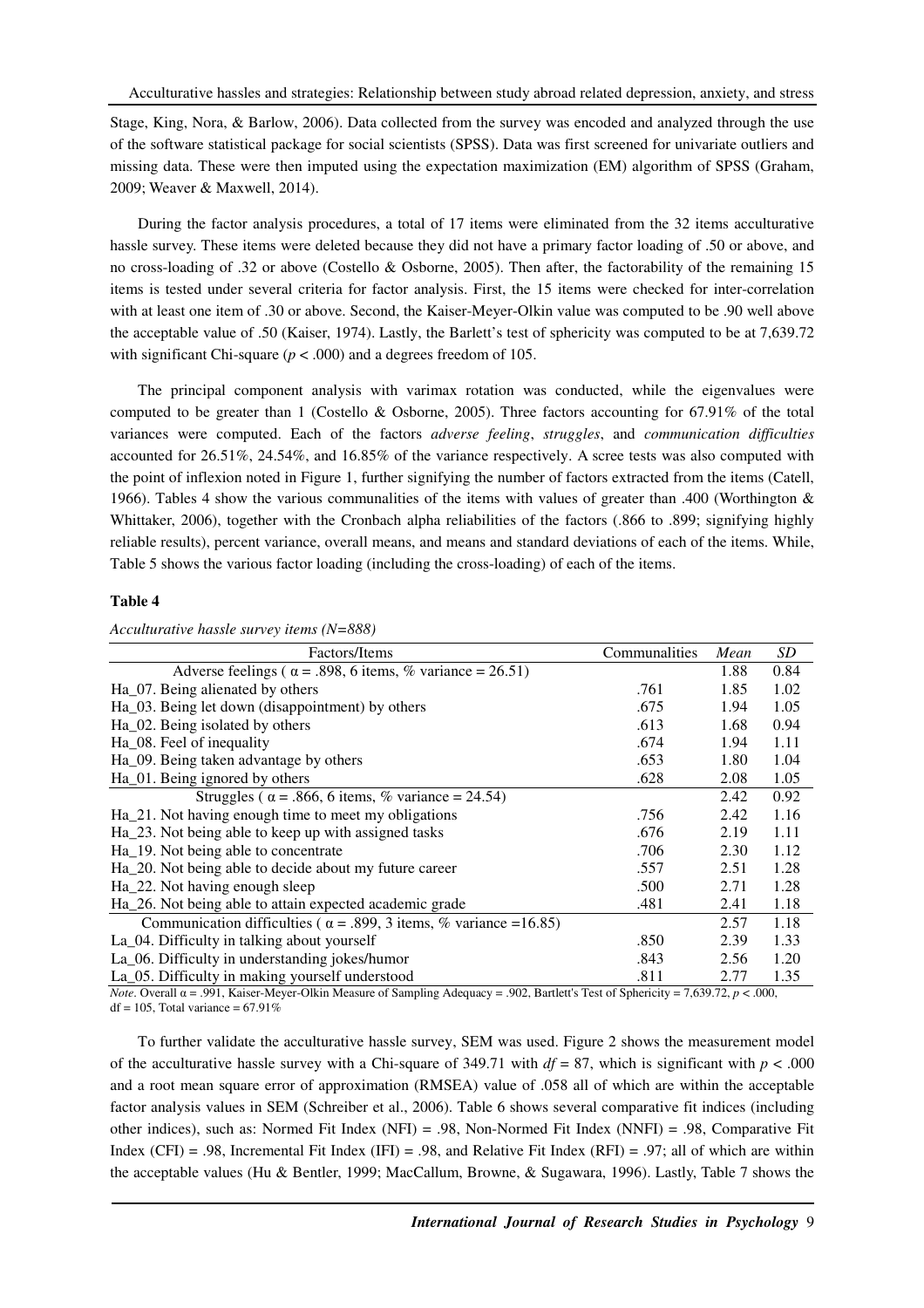various standardized and unstandardized coefficients of the models, together with their corresponding *T* values and measurement errors (Fornell & Larcker, 1981), further describing fitness of the model.







Chi-Square=349.71, df=87, P-value=0.00000, RMSEA=0.058

*Figure 2*. SEM measurement model for the acculturative hassle factors

# **Table 5**

*Factor loading for the acculturative hassle survey (N=888)* 

| Items/Factors | Adverse feelings | <b>Struggles</b> | Language difficulties |
|---------------|------------------|------------------|-----------------------|
| Hassle 07     | .807             | .306             | .059                  |
| Hassle 03     | .790             | .207             | .095                  |
| Hassle_02     | .769             | .145             | .018                  |
| Hassle 08     | .764             | .299             | .044                  |
| Hassle 09     | .762             | .250             | .094                  |
| Hassle 01     | .743             | .266             | .074                  |
| Hassle 21     | .260             | .828             | .050                  |
| Hassle 23     | .298             | .763             | .067                  |
| Hassle 19     | .308             | .762             | .103                  |
| Hassle_20     | .136             | .734             | $-.022$               |
| Hassle_22     | .170             | .686             | .012                  |
| Hassle_26     | .236             | .652             | $-.006$               |
| Language_04   | .046             | .003             | .921                  |
| Language_06   | .095             | .040             | .912                  |
| Language_05   | .091             | .055             | .894                  |

*Note*. Extraction method: Principal Component Analysis, Rotation method: Varimax with Kaiser Normalization, Rotation converged in 5 iterations.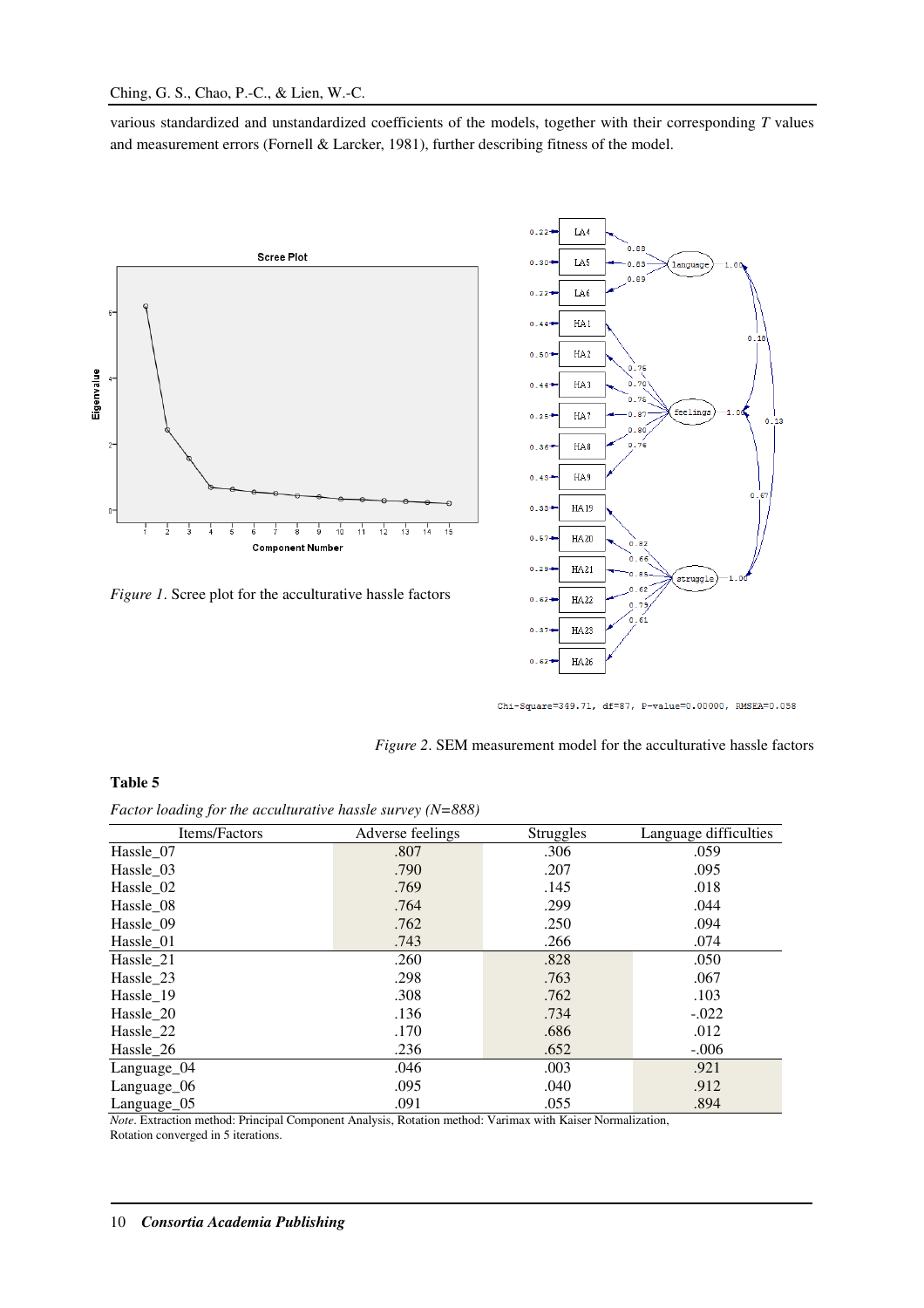#### **Table 6**

| Comparative fit index | Value | Absolute/predictive fit index | Value  | Parsimonious fit index | Value  |
|-----------------------|-------|-------------------------------|--------|------------------------|--------|
| <b>NFI</b>            | .98   | Chi-square $\chi$ 2           | 349.71 | <b>PNFI</b>            | .81    |
| <b>NNFI</b>           | .98   | <b>GFI</b>                    | .95    | PGFI                   | .69    |
| <b>CFI</b>            | .98   | AGFI                          | .93    | CΝ                     | 312.25 |
| IFI                   | .98   | <b>RMR</b>                    | .045   |                        |        |
| <b>RFI</b>            | .97   | <b>SRMR</b>                   | .034   |                        |        |
|                       |       | <b>RMSEA</b>                  | .058   |                        |        |

*Model fit for the acculturation hassle survey* 

#### **Table 7**

*Standardized and unstandardized coefficients for the acculturation hassle survey* 

| Observed variable (item) | Latent construct (factor)  | ß   | error | B    | SE  | T     |
|--------------------------|----------------------------|-----|-------|------|-----|-------|
| Hassle 07                | Adverse feelings           | .87 | .25   | .88  | .03 | 31.73 |
| Hassle 03                |                            | .75 | .44   | .78  | .03 | 25.26 |
| Hassle 02                |                            | .70 | .50   | .67  | .03 | 23.33 |
| Hassle_08                |                            | .80 | .36   | .88  | .03 | 27.97 |
| Hassle 09                |                            | .76 | .43   | .79  | .03 | 25.79 |
| Hassle_01                |                            | .75 | .44   | .78  | .03 | 25.37 |
| Hassle 21                | <b>Struggles</b>           | .85 | .29   | .98  | .03 | 30.11 |
| Hassle 23                |                            | .79 | .37   | .88  | .03 | 27.41 |
| Hassle 19                |                            | .82 | .33   | .92  | .03 | 28.69 |
| Hassle 20                |                            | .66 | .57   | .84  | .04 | 21.09 |
| Hassle 22                |                            | .62 | .62   | .78  | .04 | 19.46 |
| Hassle_26                |                            | .61 | .62   | .72  | .04 | 19.37 |
| Language_04              | Communication difficulties | .83 | .22   | 1.17 | .04 | 32.06 |
| Language_06              |                            | .89 | .30   | 1.06 | .03 | 32.21 |
| Language 05              |                            | .83 | .22   | 1.13 | .04 | 29.56 |

*Note*. T values are all significant.

Within the acculturative hassle factors *adverse feelings* are items related to the students' daily living, issues resulting with negative emotional feelings. Table 4 shows that the overall mean of the adverse feelings factor is 1.88 with the survey items using a 5 scale Likert scale denoting the degree of perceived relation to statement  $(1=0\%, 2=20\%, 3=50\%, 4=80\%, \text{ and } 5=100\%)$ . Hence, an overall average of 1.88 denotes that participants on average felt the adverse feelings barely around 20% of the time. As for the *struggles*, these are mostly the academic related hassles. Overall mean of the factor *struggles* is 2.42 denoting moderate academic related difficulties. However, the item *not having enough sleep* with a mean of 2.71 shows that more than half of the time, students are having difficulties with this issue. Lastly, *communication difficulties* are communication difficulties that students encounter daily with the highest overall mean of 2.57 implying also that almost half of the time, students are having these difficulties.

#### *4.3 Acculturative strategies*

The results of the revised 26 items EAAM were also encoded and analyzed through the use of the software SPSS. Data was first screened for univariate outliers and missing data imputed using the EM algorithm of SPSS (Graham, 2009; Weaver & Maxwell, 2014). During the factor analysis procedures, a total of 5 items were eliminated from the 26 items revised EAAM survey. These items were deleted because they did not have a primary factor loading of .50 or above, and no cross-loading of .32 or above (Costello & Osborne, 2005). Then after, the factorability of the remaining 21 items is tested under several criteria for factor analysis. First, the 21 items were checked for inter-correlation with at least one item of .30 or above. Second, the Kaiser-Meyer-Olkin value was computed to be .90 well above the acceptable value of .50 (Kaiser, 1974). Lastly, the Barlett's test of sphericity was computed to be at 10,649.36 with significant Chi-square ( $p < .000$ ) and a degrees freedom of 210.

The principal component analysis with varimax rotation was then conducted, while the eigenvalues were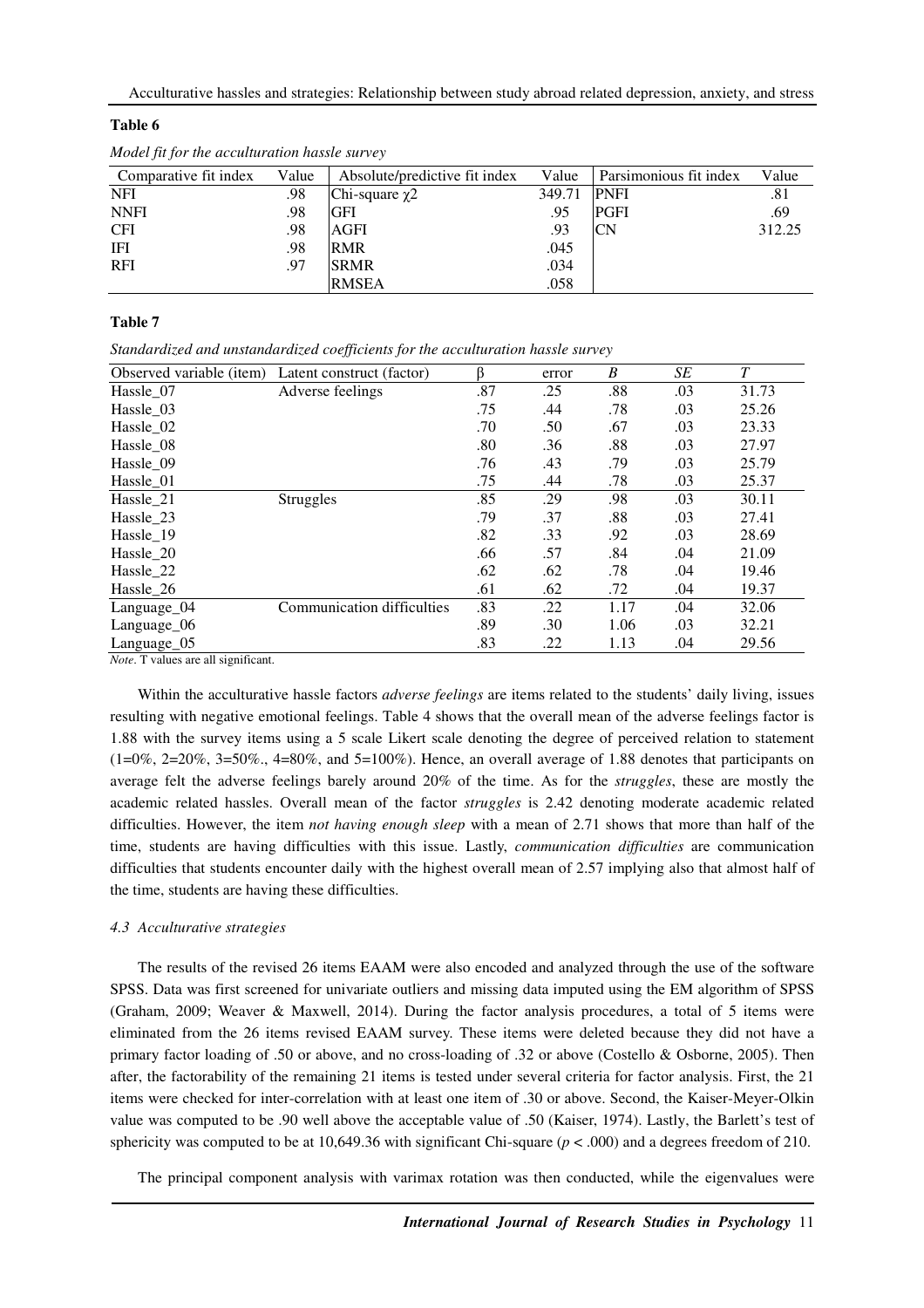computed to be greater than 1 (Costello & Osborne, 2005). Three factors accounting for 67.08% of the total variances were computed. Each of the EAAM factors *marginalization*, *separation*, *assimilation*, and *integration* accounted for 27.56%, 14.91%, 14.26%, and 10.35% of the variance respectively. A scree tests was also computed with the point of inflexion noted in Figure 3, further signifying the number of factors extracted from the items (Catell, 1966). Tables 8 show the various communalities of the items with values of greater than .400 (Worthington & Whittaker, 2006), together with the Cronbach alpha reliabilities of the factors (.821 to .928; signifying highly reliable results), percent variance, overall means, and means and standard deviations of each of the items. While, Table 9 shows the various factor loading (including the cross-loading) of each of the items.

# **Table 8**

*Revised EAAM items (N=888)* 

| Factors/Items                                                             | Communalities | Mean | SD   |
|---------------------------------------------------------------------------|---------------|------|------|
| Marginalization ( $\alpha$ = .928, 9 items, % variance = 27.56)           |               | 1.60 | 0.71 |
| Ma_04. I find it hard to communicate with anyone                          | .747          | 1.68 | 0.93 |
| Ma_06. People find it hard to accept me                                   | .747          | 1.52 | 0.80 |
| Ma_05. I find it hard to make friends                                     | .722          | 1.72 | 1.02 |
| Ma_08. People have difficulty understanding me                            | .679          | 1.56 | 0.85 |
| Ma_01. I find it difficult to socialize with anybody                      | .670          | 1.81 | 0.98 |
| Ma_03. I think no one understands me                                      | .640          | 1.63 | 0.96 |
| Ma_09. I am uncomfortable when I am around other people                   | .579          | 1.55 | 0.85 |
| Ma_02. I feel that nobody likes me                                        | .542          | 1.50 | 0.83 |
| Ma_07. I don't trust anyone                                               | .469          | 1.46 | 0.83 |
| Separation ( $\alpha$ = .839, 5 items, % variance = 14.91)                |               | 3.07 | 0.94 |
| Se_06. I feel relax when I am around people from my country               | .758          | 3.32 | 1.16 |
| Se_05. I prefer to go out with someone from my country                    | .714          | 3.04 | 1.24 |
| Se_03. I prefer going to gathering wherein most of the guest are from my  | .611          | 2.89 | 1.22 |
| country                                                                   |               |      |      |
| Se_08. I have more in common with my ethnic group than any other          | .496          | 3.26 | 1.22 |
| ethnicity                                                                 |               |      |      |
| Se_04. I feel that people who are from my country treat me as an equal,   | .513          | 2.83 | 1.18 |
| more so than the local Taiwan people does                                 |               |      |      |
| Assimilation ( $\alpha$ = .878, 4 items, % variance = 14.26)              |               | 3.14 | 0.94 |
| As 04. I find it easier to communicate my feelings to local Taiwan people | .771          | 2.83 | 1.12 |
| As_03. I feel that local Taiwan people understand me better               | .747          | 2.84 | 1.06 |
| As_05. I feel more comfortable socializing with local Taiwan people       | .755          | 3.32 | 1.13 |
| As_02. I get along better with local Taiwan people                        | .683          | 3.58 | 1.10 |
| Integration ( $\alpha$ = .821, 3 items, % variance = 10.35)               |               | 4.06 | 0.88 |
| In_02. I feel that both Taiwan friends and friends who are from my        | .789          | 4.01 | 0.99 |
| country value me                                                          |               |      |      |
| In 01. I have both Taiwan friends and friends who are from my country     | .703          | 4.15 | 1.08 |
| In 03. I feel comfortable around Taiwan friends and friends who are from  | .750          | 4.01 | 0.98 |
| my country                                                                |               |      |      |

*Note*. Overall α = .885, Kaiser-Meyer-Olkin Measure of Sampling Adequacy = .900, Bartlett's Test of Sphericity = 10,649.36, *p* < .000,  $df = 210$ , Total variance = 67.08%

To further validate the revised EAAM survey, SEM was used. Figure 4 shows the measurement model of the revised EAAM survey with a Chi-square of 774.78 with  $df = 183$ , which is significant with  $p < .000$  and a RMSEA value of .060 all of which are within the acceptable factor analysis values in SEM (Schreiber et al., 2006). Table 10 shows several comparative fit indices (including other indices), such as: Normed Fit Index (NFI)  $= .96$ , Non-Normed Fit Index (NNFI) = .97, Comparative Fit Index (CFI) = .97, Incremental Fit Index (IFI) = .97, and Relative Fit Index (RFI) = .96; all of which are within the acceptable values (Hu & Bentler, 1999; MacCallum, Browne, & Sugawara, 1996). Lastly, Table 11 shows the various standardized and unstandardized coefficients of the models, together with their corresponding *T* values and measurement errors (Fornell & Larcker, 1981), further describing fitness of the model.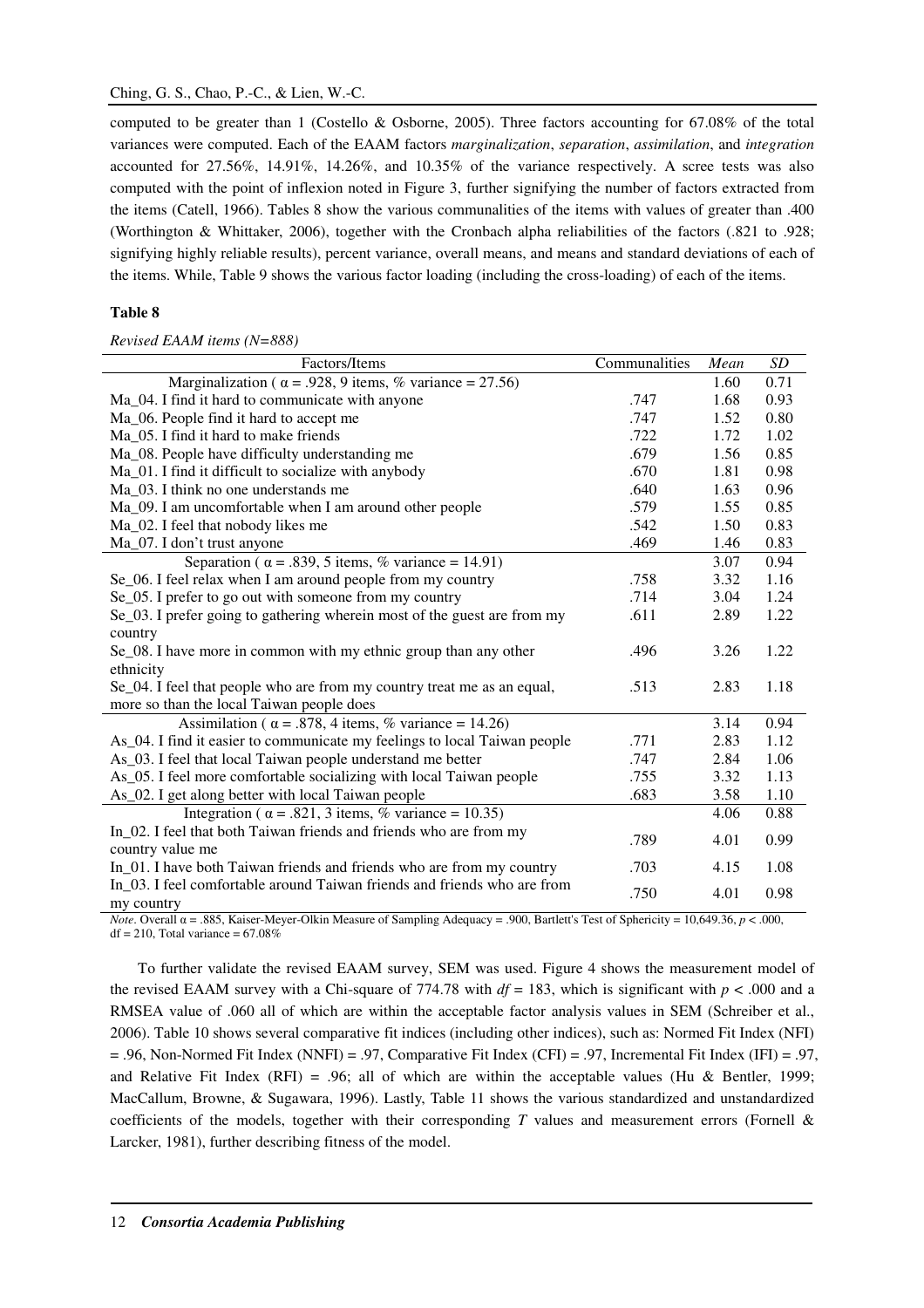

*Figure 3*. Scree plot for the revised EAAM factors



Chi-Square=774.78, df=183, P-value=0.00000, RMSEA=0.060

|  |  |  | <i>Figure 4.</i> SEM measurement model for the revised EAAM factors |  |  |  |  |  |  |
|--|--|--|---------------------------------------------------------------------|--|--|--|--|--|--|
|--|--|--|---------------------------------------------------------------------|--|--|--|--|--|--|

#### **Table 9**

|  |  |  | Factor loading for the revised EAAM survey (N=888) |
|--|--|--|----------------------------------------------------|
|  |  |  |                                                    |

| Items/Factors              | Marginalization | Separation | Assimilation | Integration |
|----------------------------|-----------------|------------|--------------|-------------|
| Marginalization_04         | .858            | .020       | $-.091$      | $-.037$     |
| Marginalization_06         | .858            | .055       | $-.087$      | $-.022$     |
| Marginalization_05         | .838            | .056       | $-.104$      | $-.081$     |
| Marginalization_08         | .813            | .014       | $-.080$      | $-.102$     |
| Marginalization_01         | .806            | .060       | $-.115$      | $-.055$     |
| Marginalization_03         | .790            | .058       | $-.007$      | $-.115$     |
| Marginalization_09         | .748            | $-.016$    | $-.025$      | $-.138$     |
| Marginalization_02         | .733            | .062       | .003         | $-0.019$    |
| Marginalization_07         | .655            | .029       | $-.128$      | $-.150$     |
| Separation_06              | .061            | .848       | $-.182$      | $-.049$     |
| Separation_05              | .015            | .835       | $-.020$      | $-.123$     |
| Separation_03              | .009            | .779       | $-.037$      | $-.047$     |
| Separation_08              | .002            | .702       | $-.046$      | $-.042$     |
| Separation_04              | .130            | .687       | $-.107$      | $-.118$     |
| Assimilation_04            | $-.069$         | $-.172$    | .852         | .103        |
| Assimilation 03            | $-.050$         | $-.091$    | .843         | .158        |
| Assimilation_05            | $-.094$         | $-124$     | .837         | .174        |
| Assimilation_02            | $-.182$         | $-.002$    | .799         | .105        |
| Integration <sub>_02</sub> | $-172$          | $-186$     | .155         | .837        |
| Integration_01             | $-.087$         | $-.026$    | .141         | .821        |
| Integration_03             | $-.208$         | $-.190$    | .249         | .780        |

*Note*. Extraction method: Principal Component Analysis, Rotation method: Varimax with Kaiser Normalization, Rotation converged in 5 iterations.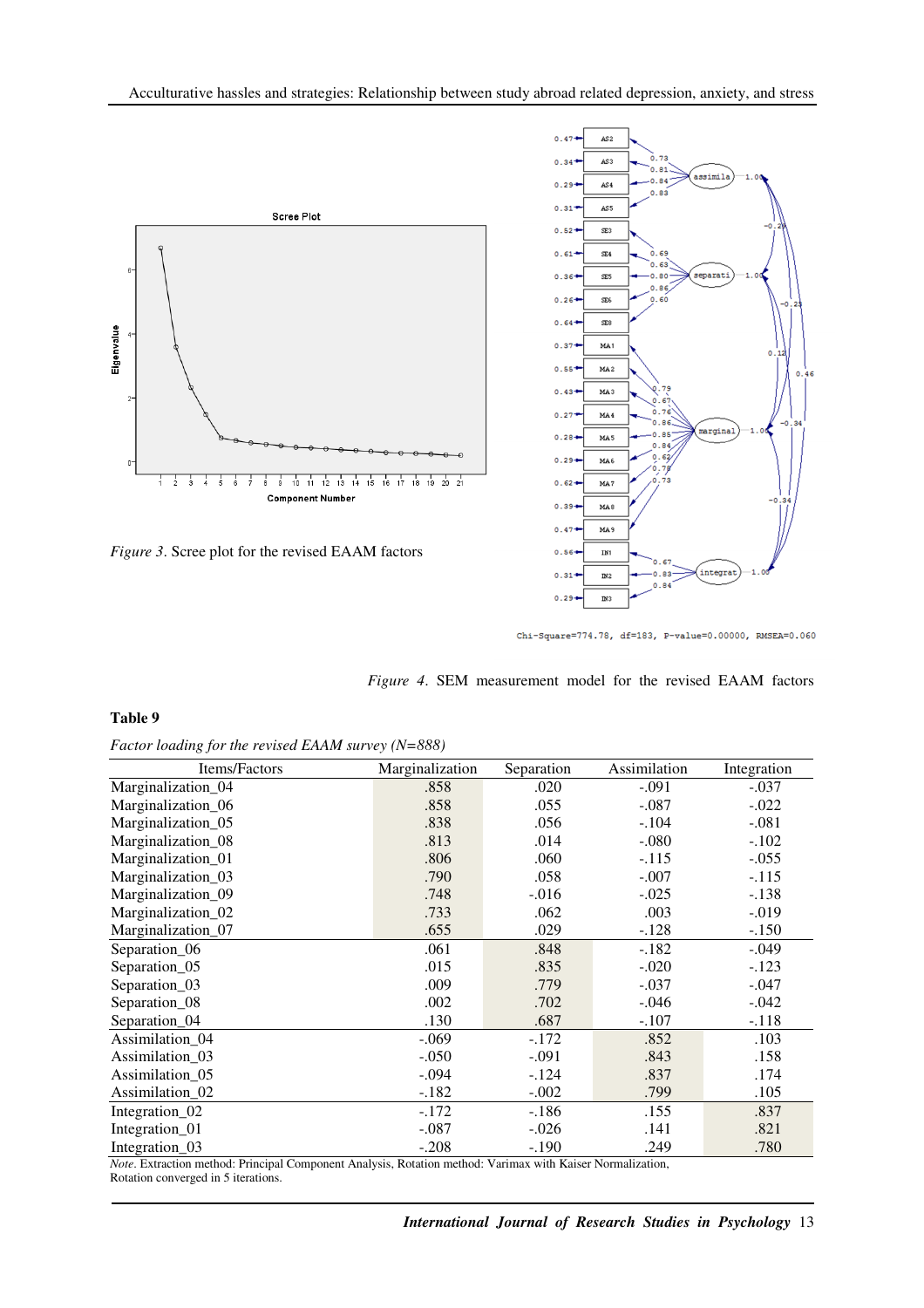# **Table 10**

| Comparative fit index | Value | Absolute/predictive fit index | Value  | Parsimonious fit index | Value  |
|-----------------------|-------|-------------------------------|--------|------------------------|--------|
| <b>NFI</b>            | .96   | Chi-square $\chi$ 2           | 774.78 | <b>PNFI</b>            | .84    |
| <b>NNFI</b>           | .97   | <b>GFI</b>                    | .92    | PGFI                   | .73    |
| <b>CFI</b>            | .97   | AGFI                          | .90    | <b>CN</b>              | 275.12 |
| IFI                   | .97   | <b>RMR</b>                    | .045   |                        |        |
| <b>RFI</b>            | .96   | <b>SRMR</b>                   | .043   |                        |        |
|                       |       | <b>RMSEA</b>                  | .060   |                        |        |

*Model fit for the revised EAAM survey* 

# **Table 11**

*Standardized and unstandardized coefficients for the revised EAAM survey* 

| Observed variable (item)    | Latent construct (factor) | ß   | error | B    | SE  | T     |
|-----------------------------|---------------------------|-----|-------|------|-----|-------|
| Marginalization_04          | Marginalization           | .86 | .27   | .79  | .03 | 31.36 |
| Marginalization 06          |                           | .84 | .29   | .67  | .02 | 30.72 |
| Marginalization_05          |                           | .85 | .28   | .85  | .03 | 30.82 |
| Marginalization_08          |                           | .78 | .39   | .66  | .02 | 27.38 |
| Marginalization_01          |                           | .79 | .37   | .77  | .03 | 27.98 |
| Marginalization_03          |                           | .76 | .43   | .72  | .03 | 26.15 |
| Marginalization_09          |                           | .83 | .47   | .62  | .03 | 24.69 |
| Marginalization_02          |                           | .67 | .55   | .56  | .03 | 22.15 |
| Marginalization_07          |                           | .62 | .62   | .50  | .03 | 19.91 |
| Separation_06               | Separation                | .86 | .26   | 1.00 | .03 | 29.97 |
| Separation_05               |                           | .80 | .36   | .99  | .04 | 27.08 |
| Separation_03               |                           | .69 | .52   | .84  | .04 | 22.25 |
| Separation_08               |                           | .60 | .64   | .73  | .04 | 18.66 |
| Separation_04               |                           | .63 | .61   | .74  | .04 | 19.53 |
| Assimilation_04             | Assimilation              | .84 | .29   | .94  | .03 | 29.60 |
| Assimilation_03             |                           | .81 | .34   | .87  | .03 | 28.24 |
| Assimilation_05             |                           | .83 | .31   | .94  | .03 | 28.99 |
| Assimilation <sub>_02</sub> |                           | .73 | .47   | .80  | .03 | 24.03 |
| Integration <sub>_02</sub>  | Integration               | .83 | .31   | .83  | .03 | 27.60 |
| Integration_01              |                           | .67 | .56   | .72  | .03 | 20.87 |
| Integration 03              |                           | .84 | .29   | .83  | .03 | 28.10 |

*Note*. T values are all significant.

Table 8 shows that among the four acculturation strategies, students are quite *integrated* with an overall mean of 4.06 denoting that most of them retained the best of their home and host cultures. All of the three items in the factor integration garnered a score of greater than 4, which means that students felt the following *I feel that both Taiwan friends and friends who are from my country value me*, *I have both Taiwan friends and friends who are from my country*, and *I feel comfortable around Taiwan friends and friends who are from my country* around 80% of the time. These results are quite promising, since a key to successful integration is to break the ice and make friends with the host country's individuals. In addition, successful integration signifies that the students get to retain their home culture (including identity); therefore, cross-cultural sharing opportunity increases.

Interestingly, students are both somewhat *separated* with an overall mean of 3.07 and *assimilated* with an overall mean of 3.14, while *marginalization* with an overall mean of 1.60 signifying that students seldom felt that they are being marginalized; which is quite good. Highest marginalization item is *I find it difficult to socialize with anybody* with a mean of 1.81 and the lowest is *I don't trust anyone* with a mean of 1.46; these results show that students felt the marginalization items quite rarely (less than 20% of the time). Analysis for the acculturation strategies *assimilation* and *separation* will be more conclusive in the succeeding sections wherein comparison was made with the different student groups.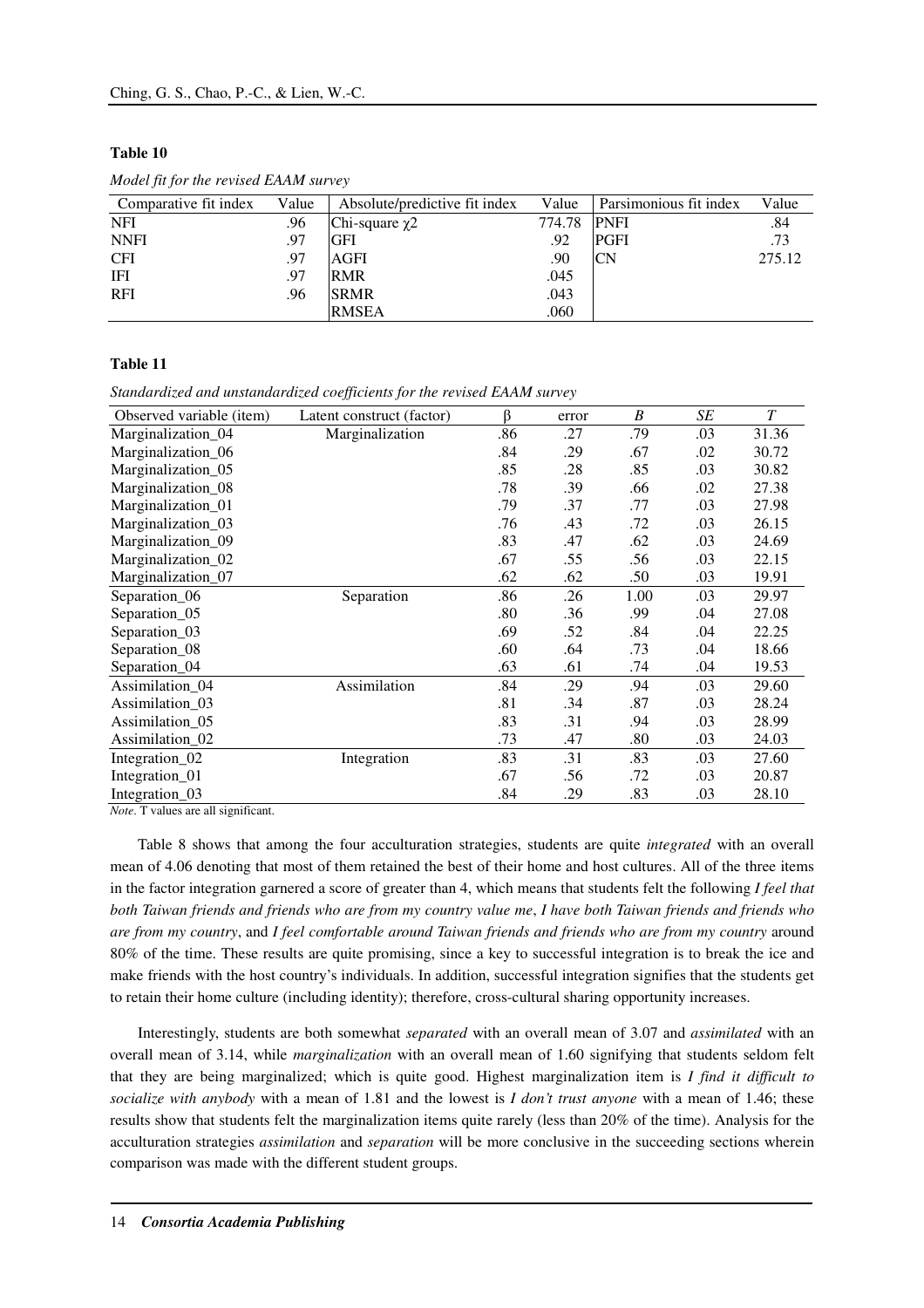*4.4 Students' depression, anxiety, and stress – comparative analysis among the different student groups* 

For the students' level of *depression*, anxiety, and stress, Table 10 shows that the overall mean for depression is 9.95, anxiety is 8.86, and stress is 7.26, which are somewhat above the normative scores for depression (6.34) and anxiety (4.70), while below the normative scores for stress (10.11) (Lovibond & Lovibond, 1995). Further comparison among the various student groups shows that HKM students scored the highest, while MCS students scored the lowest in depression, anxiety, and stress. In addition, Table 11 shows a more detailed level of analysis and comparison. Levels of depression, anxiety, and stress are shown with further accuracy in terms of their severity. Overall Table 11 shows that 59.1% or 525 of the students have normal depression level, while the rest of the 40.9% suffers from mild to extreme. Note that there are around  $9.1\%$  (7% + 2.1%) or 81 students are suffering from severe to extreme depressions, which are in need of much attention.

#### **Table 10**

| Variables/Student groups   |           | IS $(n=433)$ | $MCS (n=270)$ |       |       | OCS $(n=99)$ HKM $(n=86)$ Total $(N=888)$ |
|----------------------------|-----------|--------------|---------------|-------|-------|-------------------------------------------|
| Depression                 | Mean      | 10.93        | 7.31          | 11.18 | 11.90 | 9.95                                      |
|                            | SD        | 7.08         | 5.67          | 6.85  | 8.24  | 7.00                                      |
| Anxiety                    | Mean      | 9.69         | 6.39          | 9.80  | 11.38 | 8.86                                      |
|                            | SD        | 6.79         | 5.29          | 5.94  | 7.79  | 6.60                                      |
| <b>Stress</b>              | Mean      | 7.82         | 5.21          | 8.30  | 9.72  | 7.26                                      |
|                            | SD        | 7.20         | 5.25          | 7.00  | 8.56  | 6.94                                      |
| Assimilation               | Mean      | 2.97         | 3.43          | 2.94  | 3.30  | 3.14                                      |
|                            | SD        | 1.00         | 0.79          | 0.88  | 0.90  | 0.94                                      |
| Marginalization            | Mean      | 1.64         | 1.40          | 1.83  | 1.81  | 1.60                                      |
|                            | SD        | 0.72         | 0.57          | 0.84  | 0.76  | 0.71                                      |
| Integration                | Mean      | 4.15         | 3.97          | 3.96  | 3.97  | 4.06                                      |
|                            | SD        | 0.87         | 0.86          | 0.85  | 0.94  | 0.88                                      |
| Separation                 | Mean      | 2.96         | 3.12          | 3.31  | 3.20  | 3.07                                      |
|                            | <i>SD</i> | 0.93         | 0.86          | 1.08  | 0.95  | 0.94                                      |
| Communication difficulties | Mean      | 3.09         | 2.16          | 1.79  | 2.19  | 2.57                                      |
|                            | SD        | 1.30         | 0.72          | 0.79  | 0.95  | 1.18                                      |
| Adverse feelings           | Mean      | 1.95         | 1.70          | 1.96  | 2.03  | 1.88                                      |
|                            | <i>SD</i> | 0.90         | 0.69          | 0.87  | 0.88  | 0.84                                      |
| <b>Struggles</b>           | Mean      | 2.42         | 2.31          | 2.46  | 2.75  | 2.42                                      |
|                            | <b>SD</b> | 0.95         | 0.84          | 0.90  | 0.98  | 0.92                                      |

*Overall mean scores of various student groups (N=888)* 

*Note*. Values of interests are in bold face.

For the levels of *anxiety*, Table 11 shows that 51.4% or 456 students are within the normal level of anxiety, while the rest of the 48.6% are suffering from mild to extreme anxiety. More importantly, there are around 17.4% (8.6% + 8.6%) or 152 students who are suffering from severe to extreme anxiety. For the levels of *stress*, around 85.5% or 759 of the students have normal stress level, while the remaining 14.5% are suffering from mild to extreme stress. In addition, there are only around  $3.2\%$  ( $2.7\%$  + 0.5%) or 28 students who are suffering from severe to extreme stress. Further correlation analysis shown in Table 12 suggests that the levels of *depression*, *anxiety*, and *stress* are quite correlated with each other. Hence, this suggests that students with high levels of depression, anxiety, and stress might be the same group of individuals.

Table 12 shows the overall correlation of the DASS factors, acculturation strategies, and acculturative hassles. As mentioned earlier, results show that *depression*, *anxiety*, and *stress* are highly correlated with each other. This means that a depress student would very much likely to also be suffering from stress and anxiety. For the acculturation strategies, correlation analysis shows that *assimilation* is negatively correlated with the DASS factors; *r*(886) = -.081 *p* < .016 for depression, *r*(886) = -.096 *p* < .004 for anxiety, and *r*(886) = -.069 *p* < .040 for stress, while on the contrary *marginalization* is positively correlated with the DASS factors; *r*(886) = .097 *p*   $(0.004 \text{ for } \text{depression}, r(886) = .104 \text{ p} < .002 \text{ for } \text{anxity}, \text{ and } r(886) = .072 \text{ p} < .031 \text{ for } \text{stress}.$  This means that a student who is highly assimilated will tend to experienced very low depression, anxiety, and stress. In addition,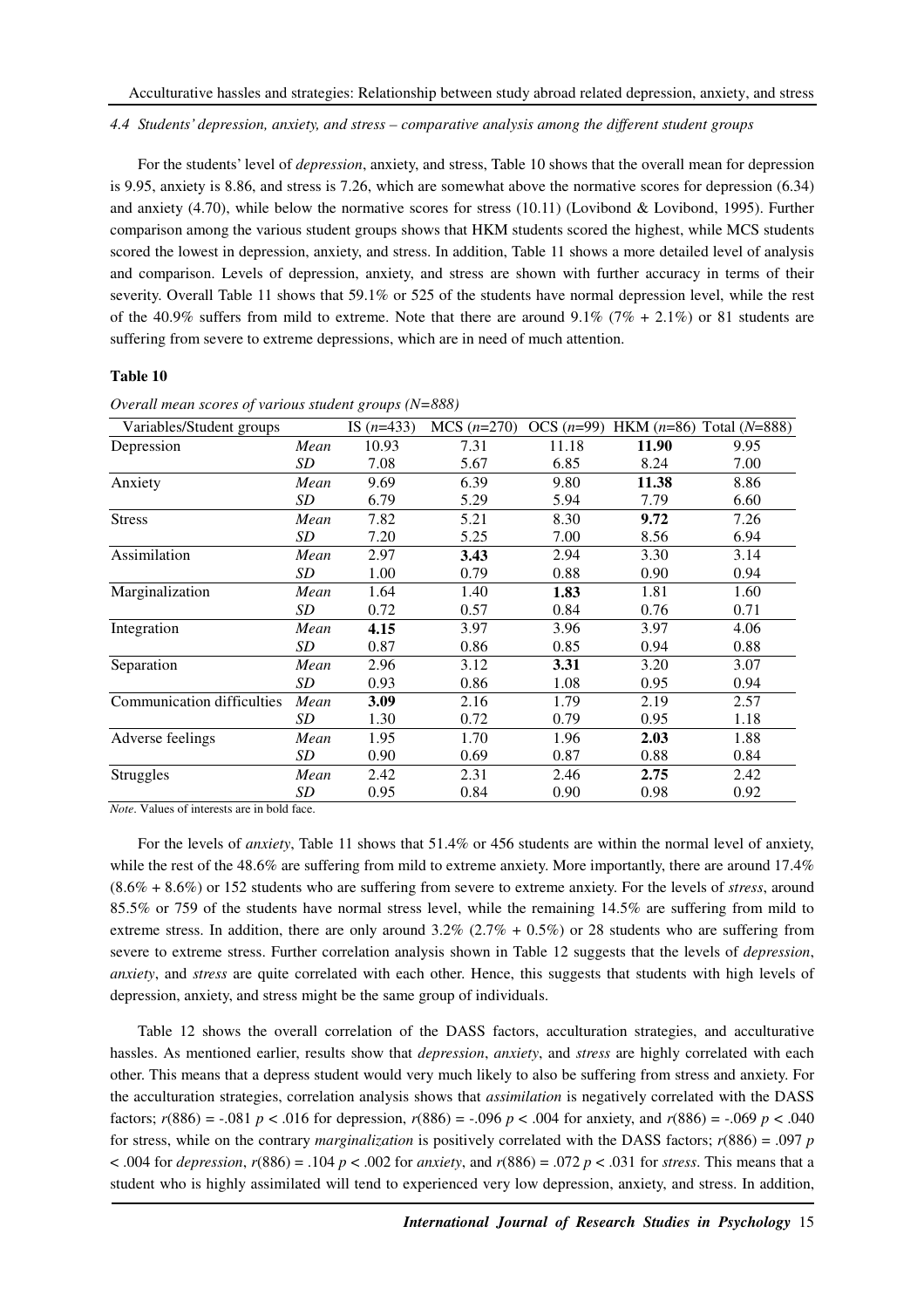*separation* is positively correlated with *stress* with *r*(886) = .073 *p* < .029, which suggests that separated students are also suffering from stress.

# **Table 11**

*Students' level of depression, anxiety, and stress (N=888)* 

| Student                      |     |                 |      |     |                |       |               | Depression         |       |    |                |       |    |                 |       |
|------------------------------|-----|-----------------|------|-----|----------------|-------|---------------|--------------------|-------|----|----------------|-------|----|-----------------|-------|
|                              |     | Normal $(0-9)$  |      |     | Mild $(10-13)$ |       |               | Moderate $(14-20)$ |       |    | Severe (21-27) |       |    | Extreme $(28+)$ |       |
| groups                       |     | % within Mean   |      |     | % within Mean  |       | $\mathcal{F}$ | % within Mean      |       |    | $%$ within     | Mean  |    | $%$ within      | Mean  |
| <b>IS</b>                    | 234 | 54.0%           | 5.90 | 73  | 16.9%          | 11.42 | 81            | 18.7%              | 16.68 | 33 | 7.6%           | 23.61 | 12 | 2.8%            | 32.50 |
| <b>MCS</b>                   | 199 | 73.7%           | 4.52 | 32  | 11.9%          | 11.34 | 27            | $10.0\%$           | 15.81 | 11 | 4.1%           | 23.09 |    | 0.4%            | 32.00 |
| <b>OCS</b>                   | 51  | 51.5%           | 5.63 | 11  | 11.1%          | 11.00 | 28            | 28.3%              | 17.32 | 8  | 8.1%           | 22.75 |    | $1.0\%$         | 32.00 |
| <b>HKM</b>                   | 41  | 47.7%           | 4.90 | 11  | 12.8%          | 11.64 | 19            | 22.1%              | 16.42 | 10 | 11.6%          | 23.10 | 5. | 5.8%            | 30.20 |
| Total<br>$(\% \text{ of N})$ | 525 | 59.1%           | 5.27 | 127 | 14.3%          | 11.39 | 155           | 17.5%              | 16.61 | 62 | 7.0%           | 23.32 | 19 | 2.1%            | 31.84 |
|                              |     |                 |      |     |                |       |               | Anxiety            |       |    |                |       |    |                 |       |
| Student                      |     | Normal $(0-7)$  |      |     | Mild $(8-9)$   |       |               | Moderate $(10-14)$ |       |    | Severe (15-19) |       |    | Extreme $(20+)$ |       |
| groups                       |     | % within Mean   |      |     | % within Mean  |       | $\mathcal{L}$ | % within Mean      |       | f  | % within Mean  |       |    | % within Mean   |       |
| <b>IS</b>                    | 192 | 44.3%           | 4.38 | 69  | 15.9%          | 8.55  | 92            | 21.2%              | 11.62 | 38 | 8.8%           | 16.84 | 42 | 9.7%            | 25.14 |
| <b>MCS</b>                   | 192 | 71.1%           | 3.71 | 27  | $10.0\%$       | 8.52  | 29            | $10.7\%$           | 11.93 | 13 | 4.8%           | 16.77 | 9  | $3.3\%$         | 24.11 |
| <b>OCS</b>                   | 38  | 38.4%           | 4.08 | 16  | 16.2%          | 8.31  | 22            | 22.2%              | 12.09 | 17 | 17.2%          | 16.12 | 6  | 6.1%            | 23.67 |
| <b>HKM</b>                   | 34  | 39.5%           | 4.15 | 12  | 14.0%          | 8.50  | 13            | 15.1%              | 12.46 | 8  | 9.3%           | 17.00 | 19 | 22.1%           | 23.05 |
| Total<br>$(\% \text{ of N})$ | 456 | 51.4%           | 4.05 | 124 | 14.0%          | 8.51  | 156           | 17.6%              | 11.81 | 76 | 8.6%           | 16.68 | 76 | 8.6%            | 24.38 |
| Student                      |     |                 |      |     |                |       |               | <b>Stress</b>      |       |    |                |       |    |                 |       |
|                              |     | Normal $(0-14)$ |      |     | Mild (15-18)   |       |               | Moderate $(19-25)$ |       |    | Severe (26-33) |       |    | Extreme $(34+)$ |       |
| groups                       |     | % within Mean   |      | f   | % within Mean  |       | $\mathcal{L}$ | % within Mean      |       | f  | % within Mean  |       |    | % within Mean   |       |
| <b>IS</b>                    | 365 | 84.3%           | 5.30 | 33  | 7.6%           | 16.06 | 18            | 4.2%               | 22.17 | 14 | 3.2%           | 29.07 | 3  | 0.7%            | 37.33 |
| <b>MCS</b>                   | 251 | 93.0%           | 4.08 | 10  | 3.7%           | 17.00 | 7             | 2.6%               | 22.29 | 2  | 0.7%           | 29.50 | 0  | $0.0\%$         | 0.00  |
| <b>OCS</b>                   | 79  | 79.8%           | 5.54 | 13  | 13.1%          | 16.15 | 4             | 4.0%               | 21.00 | 3  | $3.0\%$        | 30.00 | 0  | $0.0\%$         | 0.00  |
| <b>HKM</b>                   | 64  | 74.4%           | 5.34 | 5   | 5.8%           | 16.20 | 11            | 12.8%              | 21.18 | 5  | 5.8%           | 28.80 | 1  | 1.2%            | 36.00 |
| Total<br>$(\% \text{ of N})$ | 759 | 85.5%           | 4.93 | 61  | $6.9\%$        | 16.25 | 40            | 4.5%               | 21.80 | 24 | 2.7%           | 29.17 | 4  | $0.5\%$         | 37.00 |

*Note*. Depression, anxiety, and stress levels are based on Lovibond and Lovibond's (1995) values. Values of interest are in bold face.

# **Table 12**

*Overall correlations (N=888)* 

|                                |                  | (1)     | (2)     | (3)          | (4)     | (5)          | (6)      | (7)  | (8)  | (9)  | (10) |
|--------------------------------|------------------|---------|---------|--------------|---------|--------------|----------|------|------|------|------|
| Variables                      | Mean             | 9.95    | 8.86    | 7.26         | 3.14    | 1.60         | 4.06     | 3.07 | 2.57 | 1.88 | 2.42 |
|                                | SD               | 7.00    | 6.60    | 6.94         | 0.94    | 0.71         | 0.88     | 0.94 | 1.18 | 0.84 | 0.92 |
| Depression $(1)$               | r                | 1       |         |              |         |              |          |      |      |      |      |
|                                | $\boldsymbol{p}$ |         |         |              |         |              |          |      |      |      |      |
| Anxiety $(2)$                  | r                | .946    | 1       |              |         |              |          |      |      |      |      |
|                                | $\boldsymbol{p}$ | .000    |         |              |         |              |          |      |      |      |      |
| Stress $(3)$                   | r                | .896    | .914    | $\mathbf{1}$ |         |              |          |      |      |      |      |
|                                | $\boldsymbol{p}$ | .000    | .000    |              |         |              |          |      |      |      |      |
| Assimilation (4)               | r                | $-.081$ | $-.096$ | $-.069$      | 1       |              |          |      |      |      |      |
|                                | $\boldsymbol{p}$ | .016    | .004    | .040         |         |              |          |      |      |      |      |
| Marginalization (5)            | r                | .097    | .104    | .072         | $-.223$ | $\mathbf{1}$ |          |      |      |      |      |
|                                | $\boldsymbol{p}$ | .004    | .002    | .031         | .000    |              |          |      |      |      |      |
| Integration (6)                | r                | $-.034$ | $-.033$ | $-.040$      | .391    | $-.297$      | -1       |      |      |      |      |
|                                | $\boldsymbol{p}$ | .316    | .323    | .229         | .000    | .000         |          |      |      |      |      |
| Separation (7)                 | r                | .054    | .054    | .073         | $-.231$ | .119         | $-.272$  | 1    |      |      |      |
|                                | $\boldsymbol{p}$ | .107    | .109    | .029         | .000    | .000         | .000     |      |      |      |      |
| Communication difficulties (8) | $\mathbf{r}$     | .015    | .002    | $-.004$      | $-.255$ | .154         | $-.091$  | .071 | 1    |      |      |
|                                | $\boldsymbol{p}$ | .663    | .951    | .898         | .000    | .000         | .007     | .035 |      |      |      |
| Adverse feelings (9)           | r                | .057    | .066    | .035         | $-155$  | .552         | $-0.253$ | .125 | .170 | 1    |      |
|                                | $\boldsymbol{p}$ | .091    | .049    | .302         | .000    | .000         | .000     | .000 | .000 |      |      |
| Struggles (10)                 | r                | .014    | .023    | .012         | $-168$  | .467         | $-.197$  | .186 | .102 | .584 | 1    |
|                                | p                | .667    | .493    | .722         | .000    | .000         | .000     | .000 | .002 | .000 |      |

*Note*. Significant correlations are in bold face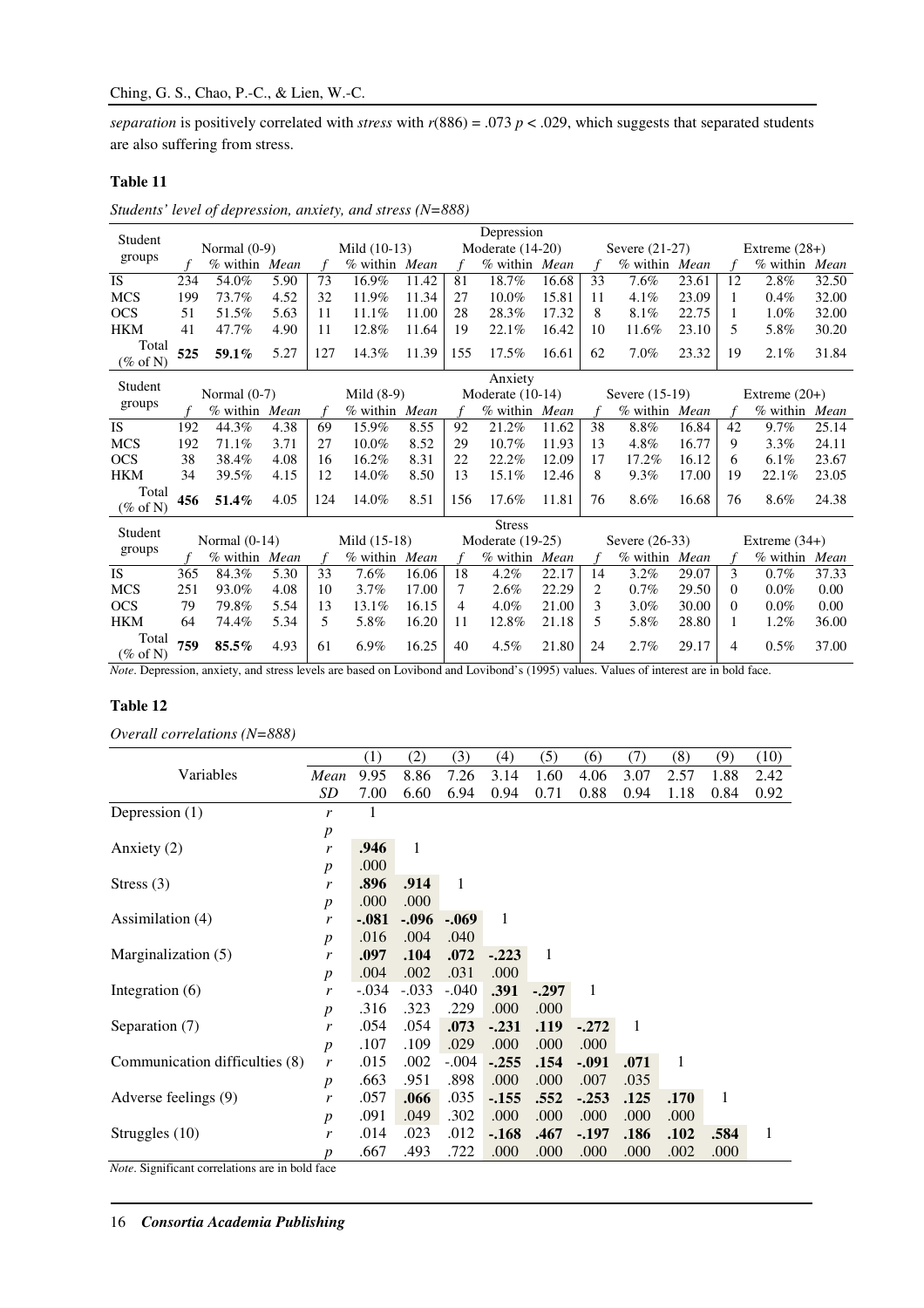Further correlation analysis shows that *assimilation* is negatively correlated with *marginalization* with *r*(886)  $=$  -.223 *p* < .000 and *separation* with  $r(886) = -0.231$  *p* < .000, while positively correlated with *integration* with  $r(886) = .391 p < .000$  signifying that assimilated students are also somewhat integrated and vice versa. Further correlation trends among the various student groups also suggest such interpretation.

As for the acculturative hassle factors, the three factors are quite correlated with each other, which means these hassles are related with each other. Students who have *communication* trouble will probably be having *adverse feelings* and academic related *struggles*. Another interesting finding is that *assimilation* and *integration* is negatively correlated with the acculturative hassles, while *marginalization* and *separation* are positively correlated. These results further strengthen the assumption that *marginalization* and *separation* are somewhat caused by some or all of these acculturative hassles.

To further understand if the previous findings will also holds true when analysis is done with the different student groups; separate correlation analyses are achieved (see Tables 13 to 16). Table 13 shows the correlation result for the international students. Within the table, besides the acculturation strategies, similar trends hold true with a distinct finding of negative correlation between *communication* difficulties and *anxiety* with  $r(886)$  = -.103 *p* < .032 suggesting that less *communication* difficulties for the international students tend to cause *anxiety*. Further analysis on this finding is urged, since communication is said to be a quite important factor in the acculturation process.

#### **Table 13**

|                                |                  | (1)      | (2)     | (3)          | (4)     | (5)    | (6)     | (7)  | (8)          | (9)  | (10)         |
|--------------------------------|------------------|----------|---------|--------------|---------|--------|---------|------|--------------|------|--------------|
| Variables                      | Mean             | 10.93    | 9.69    | 7.82         | 2.97    | 1.64   | 4.15    | 2.96 | 3.09         | 1.95 | 2.42         |
|                                | SD               | 7.08     | 6.79    | 7.20         | 1.00    | 0.72   | 0.87    | 0.93 | 1.30         | 0.90 | 0.95         |
| Depression $(1)$               | r                | 1        |         |              |         |        |         |      |              |      |              |
|                                | $\boldsymbol{p}$ |          |         |              |         |        |         |      |              |      |              |
| Anxiety (2)                    | r                | .943     | 1       |              |         |        |         |      |              |      |              |
|                                | $\boldsymbol{p}$ | .000     |         |              |         |        |         |      |              |      |              |
| Stress $(3)$                   | r                | .899     | .918    | $\mathbf{1}$ |         |        |         |      |              |      |              |
|                                | $\boldsymbol{p}$ | .000     | .000    |              |         |        |         |      |              |      |              |
| Assimilation (4)               | r                | $-0.019$ | $-.028$ | $-.022$      | 1       |        |         |      |              |      |              |
|                                | $\boldsymbol{p}$ | .694     | .562    | .652         |         |        |         |      |              |      |              |
| Marginalization (5)            | r                | .062     | .068    | .059         | $-.190$ | 1      |         |      |              |      |              |
|                                | $\boldsymbol{p}$ | .195     | .159    | .223         | .000    |        |         |      |              |      |              |
| Integration $(6)$              | r                | $-.041$  | $-.030$ | $-.045$      | .397    | $-311$ | -1      |      |              |      |              |
|                                | $\boldsymbol{p}$ | .393     | .529    | .347         | .000    | .000   |         |      |              |      |              |
| Separation (7)                 | r                | .038     | .034    | .033         | $-.230$ | .222   | $-.263$ | 1    |              |      |              |
|                                | $\boldsymbol{p}$ | .436     | .485    | .498         | .000    | .000   | .000    |      |              |      |              |
| Communication difficulties (8) | r                | $-.081$  | $-.103$ | $-.082$      | $-.241$ | .128   | $-.127$ | .148 | $\mathbf{1}$ |      |              |
|                                | $\boldsymbol{p}$ | .093     | .032    | .090         | .000    | .008   | .008    | .002 |              |      |              |
| Adverse feelings (9)           | r                | .051     | .057    | .035         | $-.098$ | .541   | $-.279$ | .154 | .132         | 1    |              |
|                                | $\boldsymbol{p}$ | .287     | .236    | .463         | .042    | .000   | .000    | .001 | .006         |      |              |
| Struggles (10)                 | r                | .017     | .023    | .014         | $-171$  | .511   | $-.244$ | .223 | .065         | .578 | $\mathbf{1}$ |
|                                | p                | .717     | .634    | .773         | .000    | .000   | .000    | .000 | .180         | .000 |              |

*Correlations for IS variables (N=433)* 

*Note*. Significant correlations are in bold face

Table 14 shows the correlation results for the MCS, correlation trends are much similar with the previous overall findings with some minor differences. Similarly, Tables 15 and 16 also shows some similarity and differences. A very distinct consistency is that the DASS factors are quite correlated with each other, similarly the three acculturative hassles are also correlated with each other (except with the IS group). These findings continually suggest that the students' DASS are related with each other; indicating that when a student is stress out or suffering from anxiety, they tend to also be depressed. Furthermore, students who are having academic struggles also tend to be having communication difficulties and adverse feelings. Interestingly these acculturative hassles are not the cause for the students' depression and stress. Findings only suggests that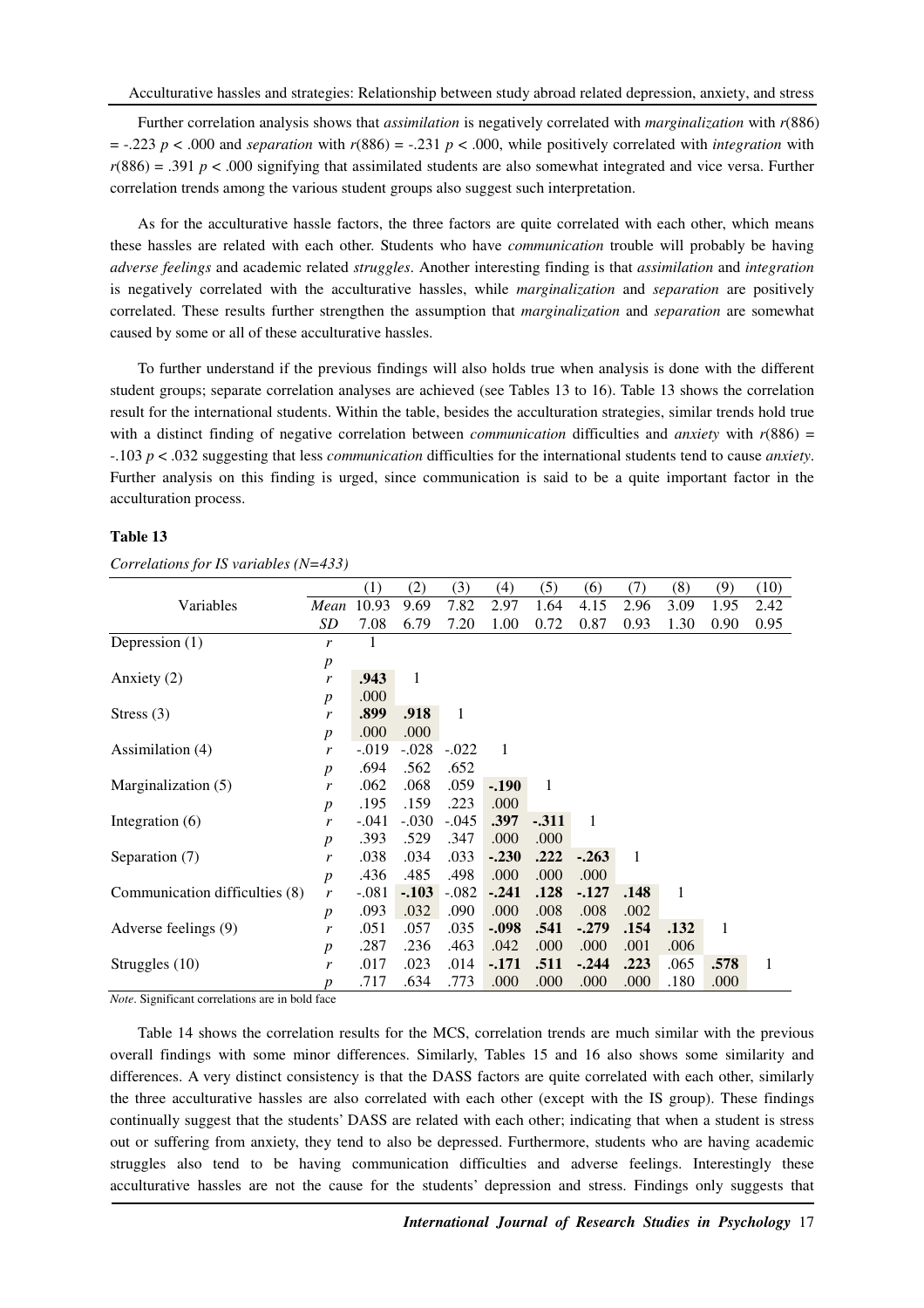*communication* difficulties and *anxiety* are somewhat related. These findings all valid further analysis and interpretation, which is currently beyond the scope of the study.

# **Table 14**

|                                    |                  | (1)      | (2)     | (3)     | (4)    | (5)     | (6)          | (7)          | (8)  | (9)  | (10) |
|------------------------------------|------------------|----------|---------|---------|--------|---------|--------------|--------------|------|------|------|
| Variables                          | Mean             | 7.31     | 6.39    | 5.21    | 3.43   | 1.40    | 3.97         | 3.12         | 2.16 | 1.70 | 2.31 |
|                                    | SD               | 5.67     | 5.29    | 5.25    | 0.79   | 0.57    | 0.86         | 0.86         | 0.72 | 0.69 | 0.84 |
| Depression $(1)$                   | r                | 1        |         |         |        |         |              |              |      |      |      |
|                                    | $\boldsymbol{p}$ |          |         |         |        |         |              |              |      |      |      |
| Anxiety $(2)$                      | r                | .939     | 1       |         |        |         |              |              |      |      |      |
|                                    | $\boldsymbol{p}$ | .000     |         |         |        |         |              |              |      |      |      |
| Stress $(3)$                       | r                | .892     | .889    | 1       |        |         |              |              |      |      |      |
|                                    | $\boldsymbol{p}$ | .000     | .000    |         |        |         |              |              |      |      |      |
| Assimilation (4)                   | r                | $-.058$  | $-.103$ | $-.079$ | 1      |         |              |              |      |      |      |
|                                    | $\boldsymbol{p}$ | .340     | .090    | .196    |        |         |              |              |      |      |      |
| Marginalization (5)                | r                | .122     | .131    | .087    | $-213$ | -1      |              |              |      |      |      |
|                                    | $\boldsymbol{p}$ | .046     | .031    | .152    | .000   |         |              |              |      |      |      |
| Integration $(6)$                  | r                | $-.083$  | $-.078$ | $-.044$ | .396   | $-.294$ | $\mathbf{1}$ |              |      |      |      |
|                                    | $\boldsymbol{p}$ | .175     | .201    | .467    | .000   | .000    |              |              |      |      |      |
| Separation (7)                     | r                | .104     | .099    | .151    | $-213$ | $-.011$ | $-.228$      | $\mathbf{1}$ |      |      |      |
|                                    | $\boldsymbol{p}$ | .089     | .106    | .013    | .000   | .856    | .000         |              |      |      |      |
| Communication difficulties $(8)$ r |                  | .045     | .049    | .040    | $-149$ | .194    | $-124$       | .139         | 1    |      |      |
|                                    | $\boldsymbol{p}$ | .463     | .419    | .511    | .015   | .001    | .041         | .023         |      |      |      |
| Adverse feelings (9)               | r                | .059     | .066    | .049    | $-156$ | .579    | $-.212$      | .059         | .140 | 1    |      |
|                                    | $\boldsymbol{p}$ | .332     | .282    | .419    | .010   | .000    | .000         | .335         | .021 |      |      |
| Struggles (10)                     | r                | $-0.019$ | $-.005$ | .032    | $-122$ | .336    | $-.072$      | .106         | .137 | .503 | 1    |
|                                    | р                | .757     | .937    | .597    | .045   | .000    | .236         | .082         | .025 | .000 |      |

*Correlations for MCS variables (N=270)* 

*Note*. Significant correlations are in bold face

# **Table 15**

*Correlations for OCS variables (n = 99)* 

|                                |                  | (1)      | (2)      | (3)          | (4)      | (5)          | (6)     | (7)          | (8)  | (9)  | (10)         |
|--------------------------------|------------------|----------|----------|--------------|----------|--------------|---------|--------------|------|------|--------------|
| Variables                      | Mean             | 11.18    | 9.80     | 8.30         | 2.94     | 1.83         | 3.96    | 3.31         | 1.79 | 1.96 | 2.46         |
|                                | SD               | 6.85     | 5.94     | 7.00         | 0.88     | 0.84         | 0.85    | 1.08         | 0.79 | 0.87 | 0.90         |
| Depression (1)                 | r                | 1        |          |              |          |              |         |              |      |      |              |
|                                | $\boldsymbol{p}$ |          |          |              |          |              |         |              |      |      |              |
| Anxiety $(2)$                  | r                | .931     | 1        |              |          |              |         |              |      |      |              |
|                                | $\boldsymbol{p}$ | .000     |          |              |          |              |         |              |      |      |              |
| Stress $(3)$                   | r                | .867     | .903     | $\mathbf{1}$ |          |              |         |              |      |      |              |
|                                | $\boldsymbol{p}$ | .000     | .000     |              |          |              |         |              |      |      |              |
| Assimilation (4)               | r                | $-126$   | $-.118$  | $-.152$      | 1        |              |         |              |      |      |              |
|                                | $\boldsymbol{p}$ | .213     | .245     | .134         |          |              |         |              |      |      |              |
| Marginalization (5)            | r                | .032     | .027     | .013         | $-.330$  | $\mathbf{1}$ |         |              |      |      |              |
|                                | $\boldsymbol{p}$ | .753     | .794     | .901         | .001     |              |         |              |      |      |              |
| Integration $(6)$              | r                | $-.029$  | $-0.012$ | $-.052$      | .522     | $-.402$      | 1       |              |      |      |              |
|                                | $\boldsymbol{p}$ | .777     | .902     | .610         | .000     | .000         |         |              |      |      |              |
| Separation (7)                 | r                | .013     | .014     | .081         | $-368$   | .052         | $-.281$ | $\mathbf{1}$ |      |      |              |
|                                | $\boldsymbol{p}$ | .897     | .894     | .426         | .000     | .610         | .005    |              |      |      |              |
| Communication difficulties (8) | r                | .066     | .046     | .097         | $-.310$  | .262         | $-.227$ | .054         | 1    |      |              |
|                                | $\boldsymbol{p}$ | .516     | .650     | .342         | .002     | .009         | .024    | .597         |      |      |              |
| Adverse feelings (9)           | r                | $-0.019$ | $-.016$  | $-.021$      | $-.166$  | .466         | $-314$  | .084         | .302 | 1    |              |
|                                | $\boldsymbol{p}$ | .848     | .878     | .839         | .102     | .000         | .002    | .409         | .002 |      |              |
| Struggles (10)                 | r                | .009     | $-.004$  | $-.064$      | $-0.259$ | .523         | $-.352$ | .233         | .350 | .662 | $\mathbf{1}$ |
|                                | p                | .931     | .967     | .532         | .010     | .000         | .000    | .021         | .000 | .000 |              |

*Note*. Significant correlations are in bold face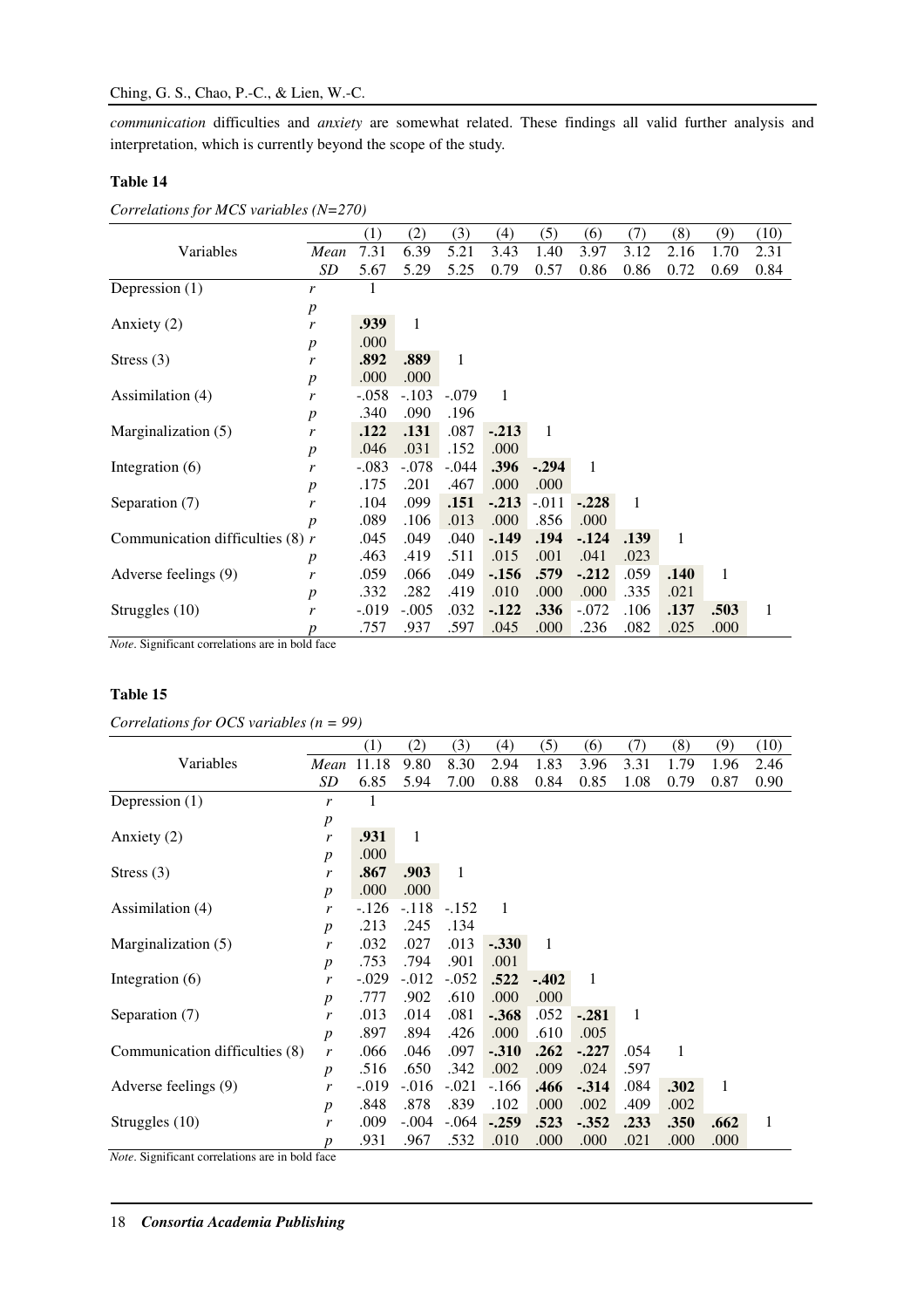### **Table 16**

|                                    |                  | (1)     | (2)          | (3)          | (4)     | (5)     | (6)      | (7)  | (8)  | (9)  | (10) |
|------------------------------------|------------------|---------|--------------|--------------|---------|---------|----------|------|------|------|------|
| Variables                          | Mean             | 11.90   | 11.38        | 9.72         | 3.30    | 1.81    | 3.97     | 3.20 | 2.19 | 2.03 | 2.75 |
|                                    | SD               | 8.24    | 7.79         | 8.56         | 0.90    | 0.76    | 0.94     | 0.95 | 0.95 | 0.88 | 0.98 |
| Depression $(1)$                   | r                | 1       |              |              |         |         |          |      |      |      |      |
|                                    | $\boldsymbol{p}$ |         |              |              |         |         |          |      |      |      |      |
| Anxiety $(2)$                      | r                | .962    | $\mathbf{1}$ |              |         |         |          |      |      |      |      |
|                                    | $\boldsymbol{p}$ | .000    |              |              |         |         |          |      |      |      |      |
| Stress $(3)$                       | r                | .899    | .922         | $\mathbf{1}$ |         |         |          |      |      |      |      |
|                                    | $\boldsymbol{p}$ | .000    | .000         |              |         |         |          |      |      |      |      |
| Assimilation (4)                   | r                | .014    | $-.050$      | .058         | 1       |         |          |      |      |      |      |
|                                    | $\boldsymbol{p}$ | .897    | .647         | .595         |         |         |          |      |      |      |      |
| Marginalization (5)                | r                | $-.099$ | $-.081$      | $-.140$      | $-.060$ | 1       |          |      |      |      |      |
|                                    | $\boldsymbol{p}$ | .364    | .458         | .198         | .581    |         |          |      |      |      |      |
| Integration $(6)$                  | r                | $-.034$ | $-.086$      | $-.076$      | .542    | $-.251$ | -1       |      |      |      |      |
|                                    | $\boldsymbol{p}$ | .756    | .431         | .487         | .000    | .020    |          |      |      |      |      |
| Separation (7)                     | r                | .142    | .153         | .127         | $-.331$ | $-.002$ | $-0.339$ | 1    |      |      |      |
|                                    | $\boldsymbol{p}$ | .192    | .158         | .244         | .002    | .988    | .001     |      |      |      |      |
| Communication difficulties $(8)$ r |                  | $-.017$ | .044         | .019         | $-.167$ | .303    | $-.368$  | .240 | 1    |      |      |
|                                    | $\boldsymbol{p}$ | .876    | .689         | .859         | .125    | .005    | .000     | .026 |      |      |      |
| Adverse feelings (9)               | r                | $-.145$ | $-.117$      | $-175$       | $-.247$ | .577    | $-.285$  | .246 | .279 | 1    |      |
|                                    | $\boldsymbol{p}$ | .184    | .284         | .108         | .022    | .000    | .008     | .022 | .009 |      |      |
| Struggles (10)                     | r                | $-.130$ | $-.127$      | $-152$       | $-.165$ | .407    | $-.159$  | .146 | .245 | .682 | 1    |
|                                    | p                | .233    | .245         | .163         | .129    | .000    | .144     | .181 | .023 | .000 |      |

*Correlations for HKM variables (n = 86)* 

*Note*. Significant correlations are in bold face

To better understand if gender is an issue among the various factors; t-Test was accomplished. Table 17 shows that there are significant gender differences among the students' *assimilation* with Eta squared computed to be .012 suggesting small effect size (Cohen, 1988). Similarly, *integration* and *separation* also have significant gender differences with small effect size, suggesting that although there are statistical differences among the male and female students; their explain ability is not that conclusive.

## **Table 17**

| Gender differences among the variables $(N=888)$ |  |  |
|--------------------------------------------------|--|--|
|                                                  |  |  |

| Variables                  | Gender | Mean  | SD   | $\overline{F}$ | t       | n    | MD      | Eta squared |
|----------------------------|--------|-------|------|----------------|---------|------|---------|-------------|
| Depression                 | Female | 9.62  | 6.78 | 1.35           | $-1.50$ | .135 | $-0.70$ | .003        |
|                            | Male   | 10.32 | 7.22 |                |         |      |         |             |
| Anxiety                    | Female | 8.64  | 6.51 | 0.09           | $-1.03$ | .301 | $-0.46$ | .001        |
|                            | Male   | 9.10  | 6.69 |                |         |      |         |             |
| <b>Stress</b>              | Female | 7.04  | 6.82 | 1.14           | $-1.00$ | .317 | $-0.47$ | .001        |
|                            | Male   | 7.51  | 7.07 |                |         |      |         |             |
| Assimilation               | Female | 3.04  | 0.96 | 2.24           | $-3.34$ | .001 | $-0.21$ | .012        |
|                            | Male   | 3.25  | 0.91 |                |         |      |         |             |
| Marginalization            | Female | 1.59  | 0.72 | 0.93           | $-0.45$ | .653 | $-0.02$ | .000        |
|                            | Male   | 1.62  | 0.70 |                |         |      |         |             |
| Integration                | Female | 3.93  | 0.93 | 12.83          | $-4.65$ | .000 | $-0.27$ | .024        |
|                            | Male   | 4.20  | 0.79 |                |         |      |         |             |
| Separation                 | Female | 3.13  | 0.96 | 3.07           | 2.13    | .033 | 0.13    | .005        |
|                            | Male   | 3.00  | 0.91 |                |         |      |         |             |
| Communication difficulties | Female | 2.56  | 1.17 | 0.60           | $-0.20$ | .840 | $-0.02$ | .000        |
|                            | Male   | 2.58  | 1.20 |                |         |      |         |             |
| Adverse feelings           | Female | 1.88  | 0.82 | 0.68           | $-0.07$ | .947 | 0.00    | .000        |
|                            | Male   | 1.88  | 0.87 |                |         |      |         |             |
| Struggles                  | Female | 2.43  | 0.90 | 0.07           | 0.38    | .708 | 0.02    | .000        |
|                            | Male   | 2.41  | 0.95 |                |         |      |         |             |

*Note*. Significant gender differences are in bold face.  $df = 886$ , female = 461, male = 427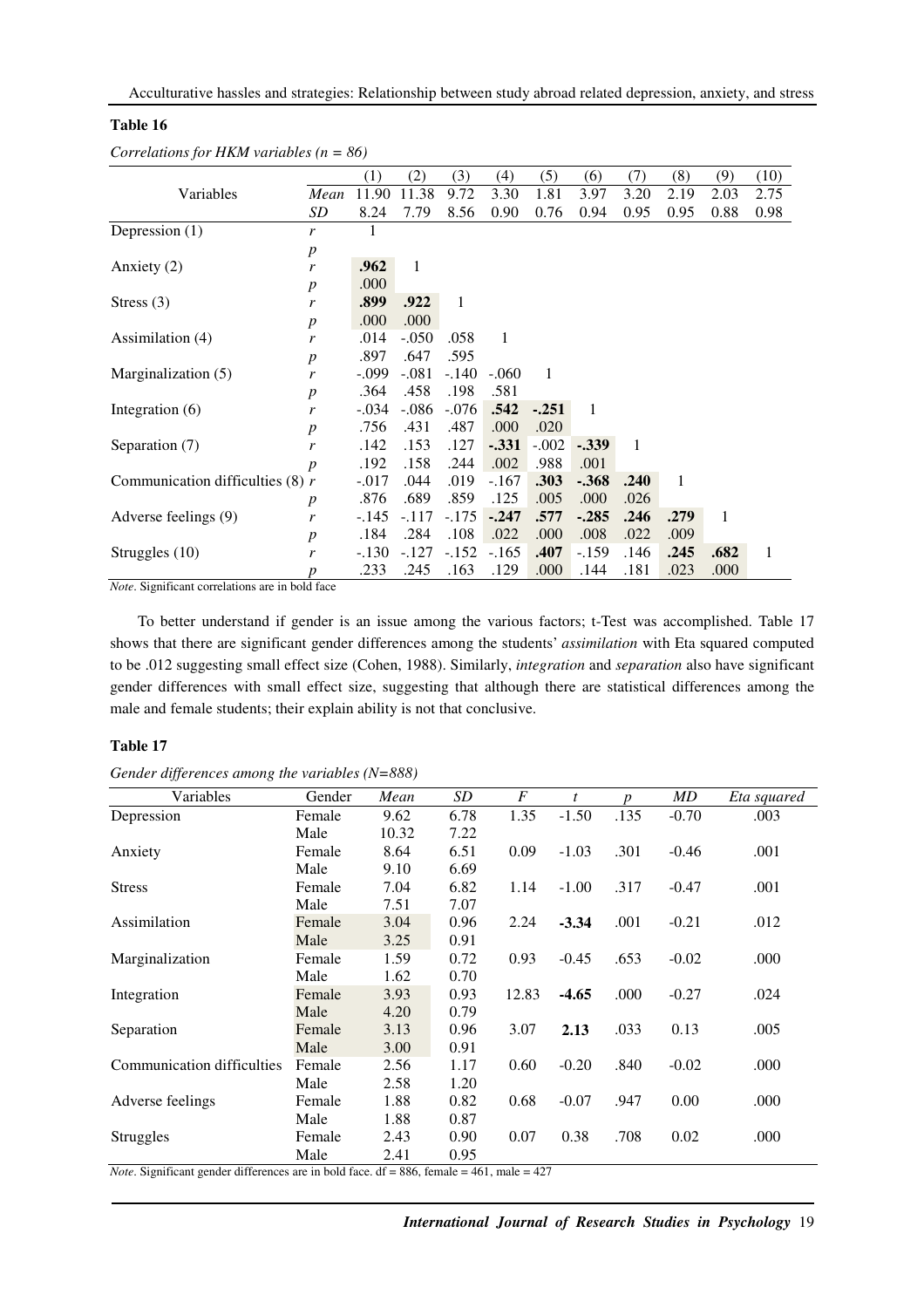## Ching, G. S., Chao, P.-C., & Lien, W.-C.

Table 17 also shows that gender is not an issue for the students' level of depression, anxiety, and stress. Similarly, acculturative hassles are not gender dependent. These means no matter what gender, students suffers from various hassles and emotional health issues. As for the effect of previous study abroad experiences, Table 18 shows that in general there are no significant differences among the various variables except for *separation* and *communication* difficulties. Results show that student who does not have previous study abroad experiences would tend to be more *separated* with Eta squared of .007 suggesting small effect (Cohen, 1988). While interestingly those who have previous study abroad experiences tend to have more *communication* difficulties with Eta squared of .013 also suggesting small effect (Cohen, 1988).

#### **Table 18**

| Variables                  | Previous experience | Mean  | SD   | F    | t       | $\boldsymbol{v}$ | MD      | Eta squared |
|----------------------------|---------------------|-------|------|------|---------|------------------|---------|-------------|
| Depression                 | N <sub>0</sub>      | 9.83  | 7.11 | 2.63 | $-0.99$ | .321             | $-0.56$ | .001        |
|                            | Yes                 | 10.39 | 6.60 |      |         |                  |         |             |
| Anxiety                    | N <sub>0</sub>      | 8.84  | 6.72 | 4.58 | $-0.15$ | .877             | $-0.08$ | .000        |
|                            | Yes                 | 8.92  | 6.18 |      |         |                  |         |             |
| <b>Stress</b>              | No                  | 7.18  | 7.00 | 0.23 | $-0.67$ | .502             | $-0.38$ | .001        |
|                            | Yes                 | 7.56  | 6.74 |      |         |                  |         |             |
| Assimilation               | N <sub>0</sub>      | 3.14  | 0.93 | 1.93 | $-0.02$ | .982             | 0.00    | .000        |
|                            | Yes                 | 3.14  | 0.99 |      |         |                  |         |             |
| Marginalization            | N <sub>0</sub>      | 1.58  | 0.68 | 5.20 | $-1.75$ | .080             | $-0.10$ | .003        |
|                            | Yes                 | 1.68  | 0.80 |      |         |                  |         |             |
| Integration                | No                  | 4.06  | 0.87 | 0.04 | $-0.09$ | .927             | $-0.01$ | .000        |
|                            | Yes                 | 4.06  | 0.89 |      |         |                  |         |             |
| Separation                 | N <sub>o</sub>      | 3.11  | 0.93 | 0.06 | 2.51    | .012             | 0.19    | .007        |
|                            | Yes                 | 2.92  | 0.95 |      |         |                  |         |             |
| Communication difficulties | N <sub>o</sub>      | 2.50  | 1.15 | 3.75 | $-3.46$ | .001             | $-0.33$ | .013        |
|                            | Yes                 | 2.83  | 1.25 |      |         |                  |         |             |
| Adverse feelings           | N <sub>0</sub>      | 1.87  | 0.84 | 0.03 | $-0.82$ | .412             | $-0.06$ | .001        |
|                            | Yes                 | 1.93  | 0.87 |      |         |                  |         |             |
| Struggles                  | N <sub>0</sub>      | 2.44  | 0.91 | 0.98 | 0.77    | .443             | 0.06    | .001        |
|                            | Yes                 | 2.38  | 0.95 |      |         |                  |         |             |

*Difference between students who have previous study abroad experiences (N=888)* 

*Note*. Significant differences are in bold face. df = 886, yes = 198, no = 690

For the differences among the students who are enrolled within a degree seeking program or not, Table 19 shows that besides *assimilation*, *separation*, and the acculturative hassles *communication* difficulties, the rests of the variables have all significant differences with Eta squared .005 to .018; suggesting small effect size. These results suggests that students who are in Taiwan for degree program tends to be suffering from the DASS factors and some acculturative hassles (academic related *struggles* and *adverse feelings*). Furthermore, these students tend to be more *integrated*, while some are *marginalized*. These findings seem to point out that duration of stay might be an important factor in the analysis.

Table 20 shows the correlation analysis for the various variables as compared with *duration* of stay (in months) and the students' level of Mandarin Chinese and English language proficiencies. For the effect of the duration of stay in Taiwan, Table 20 shows that duration of stay is positively correlated with the acculturation strategies of *assimilation* and *integration*, denoting that the longer a student stays in Taiwan the more they tend to be assimilated and integrated. In addition, duration of stay is negatively correlated with *separation*, denoting that the shorter you stay the more tendency of being separated. Interesting findings are the positive correlation between the acculturative hassles of *adverse feelings* and academic *struggles*, while negative correlation between *communication* difficulties. These all needs additional research and analysis in the future.

For the effect of the Chinese language competency levels, in general as a students' Chinese language improved they become more assimilated with  $r(886) = 212$   $p < .000$ ; similarly, is that as the students' Chinese language improved the less they are having communication difficulties with  $r(886) = .619$  *p < .*000; which is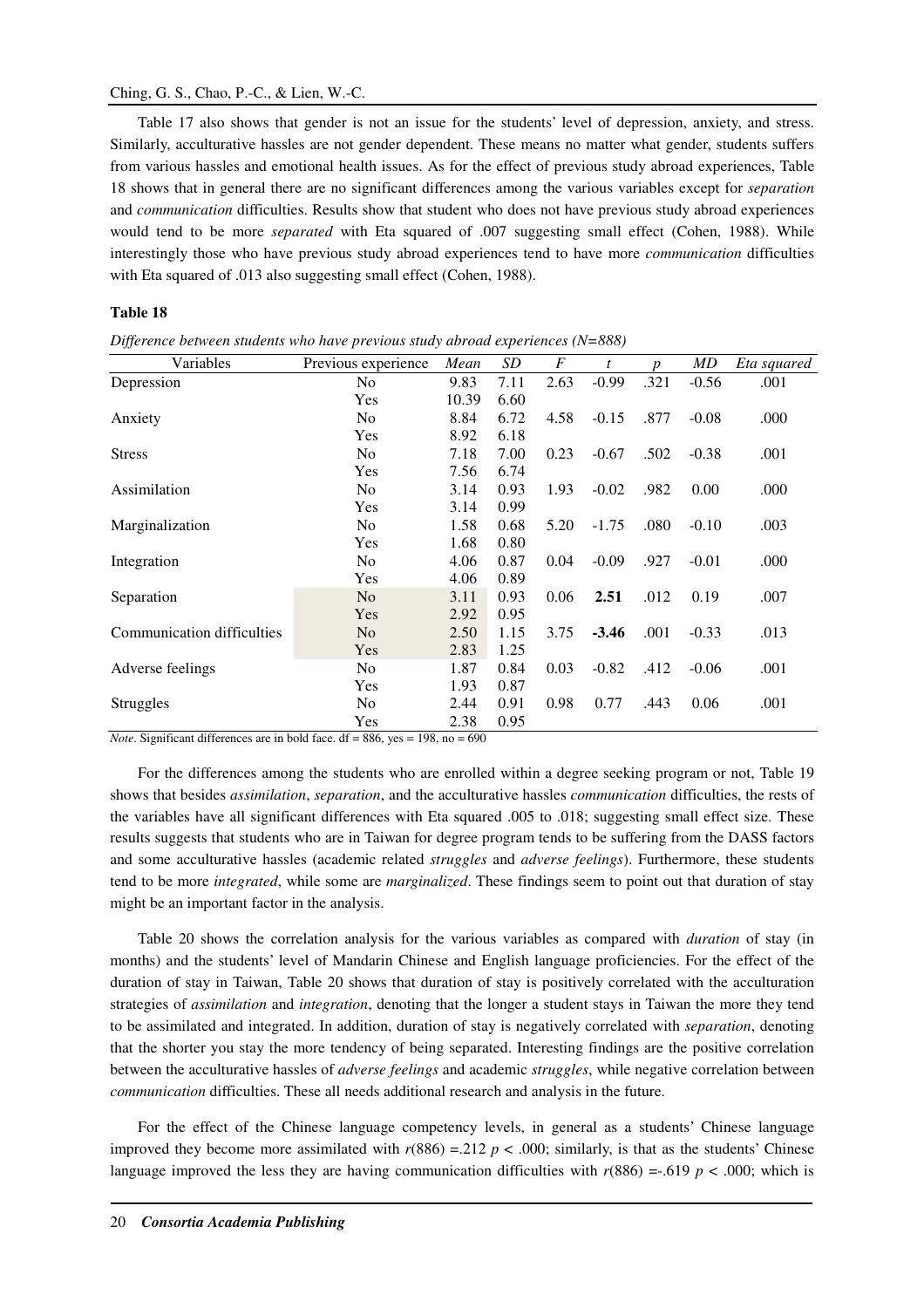quite natural. As for the effect of the English language competency levels, interesting findings also shows that the higher the students' language competency level the more they are integrated, and the less they are marginalized and separated. As mentioned before, these results are beyond the scope of the current paper. It is urged that future researchers dwell on the issues of English language competencies. More importantly, English language competency levels is positively correlated with communication difficulties with  $r(886) = .081$  *p < .*016; which is quite understandable. While, academic struggles is negatively correlated with English language competencies with  $r(886) = .108 p < .001$ ; as with the lessons are mostly done in the Chinese language.

### **Table 19**

| Difference between students who are enrolled in a degree program $(N=888)$ |  |  |  |
|----------------------------------------------------------------------------|--|--|--|
|                                                                            |  |  |  |

| Variables                  | Degree seeking | Mean  | SD   | $\boldsymbol{F}$ | t       |      | MD      | Eta squared |
|----------------------------|----------------|-------|------|------------------|---------|------|---------|-------------|
| Depression                 | N <sub>o</sub> | 9.28  | 6.74 | 0.41             | $-2.20$ | .028 | $-1.07$ | .005        |
|                            | Yes            | 10.35 | 7.12 |                  |         |      |         |             |
| Anxiety                    | N <sub>o</sub> | 8.14  | 6.29 | 1.04             | $-2.51$ | .012 | $-1.15$ | .007        |
|                            | Yes            | 9.29  | 6.75 |                  |         |      |         |             |
| <b>Stress</b>              | N <sub>o</sub> | 6.63  | 6.65 | 2.88             | $-2.09$ | .037 | $-1.00$ | .005        |
|                            | Yes            | 7.64  | 7.09 |                  |         |      |         |             |
| Assimilation               | N <sub>o</sub> | 3.17  | 0.96 | 0.57             | 0.82    | .411 | 0.05    | .001        |
|                            | Yes            | 3.12  | 0.94 |                  |         |      |         |             |
| Marginalization            | N <sub>o</sub> | 1.48  | 0.65 | 7.38             | $-4.06$ | .000 | $-0.20$ | .018        |
|                            | Yes            | 1.68  | 0.74 |                  |         |      |         |             |
| Integration                | N <sub>0</sub> | 3.96  | 0.87 | 0.50             | $-2.58$ | .010 | $-0.16$ | .007        |
|                            | Yes            | 4.12  | 0.87 |                  |         |      |         |             |
| Separation                 | N <sub>o</sub> | 3.12  | 0.87 | 4.87             | 1.16    | .246 | 0.08    | .002        |
|                            | Yes            | 3.04  | 0.98 |                  |         |      |         |             |
| Communication difficulties | N <sub>0</sub> | 2.61  | 1.14 | 4.24             | 0.76    | .445 | 0.06    | .001        |
|                            | Yes            | 2.55  | 1.21 |                  |         |      |         |             |
| Adverse feelings           | N <sub>o</sub> | 1.75  | 0.78 | 9.95             | $-3.64$ | .000 | $-0.21$ | .015        |
|                            | Yes            | 1.96  | 0.87 |                  |         |      |         |             |
| Struggles                  | N <sub>o</sub> | 2.26  | 0.89 | 1.10             | -4.00   | .000 | $-0.25$ | .018        |
| $\sim$<br>$\overline{a}$   | Yes            | 2.52  | 0.92 |                  |         |      |         |             |

*Note*. Significant differences are in bold face. df = 886, yes = 558, no = 330

#### **Table 20**

*Correlation analysis between Mandarin Chinese/English language competencies and duration of stay (N=888)* 

| Variables                  |                  | Mandarin Chinese level | English language level | Duration (in months) |
|----------------------------|------------------|------------------------|------------------------|----------------------|
| Depress                    | r                | $-0.048$               | 0.018                  | 0.062                |
|                            | $\boldsymbol{p}$ | 0.157                  | 0.584                  | 0.066                |
| Anxiety                    | r                | $-0.035$               | 0.000                  | 0.064                |
|                            | $\boldsymbol{p}$ | 0.295                  | 0.990                  | 0.055                |
| <b>Stress</b>              | r                | $-0.007$               | $-0.003$               | 0.027                |
|                            | $\boldsymbol{p}$ | 0.825                  | 0.939                  | 0.417                |
| Assimilation               | r                | 0.212                  | $-0.026$               | 0.077                |
|                            | $\boldsymbol{p}$ | 0.000                  | 0.442                  | 0.021                |
| Marginalization            | r                | $-0.048$               | $-0.139$               | 0.045                |
|                            | $\boldsymbol{p}$ | 0.156                  | 0.000                  | 0.180                |
| Integration                | r                | $-0.054$               | 0.137                  | 0.117                |
|                            | $\boldsymbol{p}$ | 0.111                  | 0.000                  | 0.000                |
| Separation                 | r                | 0.058                  | $-0.070$               | $-0.124$             |
|                            | $\boldsymbol{p}$ | 0.084                  | 0.036                  | 0.000                |
| Communication difficulties | r                | $-0.619$               | 0.081                  | $-0.114$             |
|                            | $\boldsymbol{p}$ | 0.000                  | 0.016                  | 0.001                |
| Adverse feelings           | r                | $-0.057$               | $-0.043$               | 0.081                |
|                            | $\boldsymbol{p}$ | 0.089                  | 0.203                  | 0.016                |
| Struggles                  | r                | 0.030                  | $-0.108$               | 0.117                |
|                            | n                | 0.377                  | 0.001                  | 0.000                |

*Note*. Significant differences are in bold face. df = 886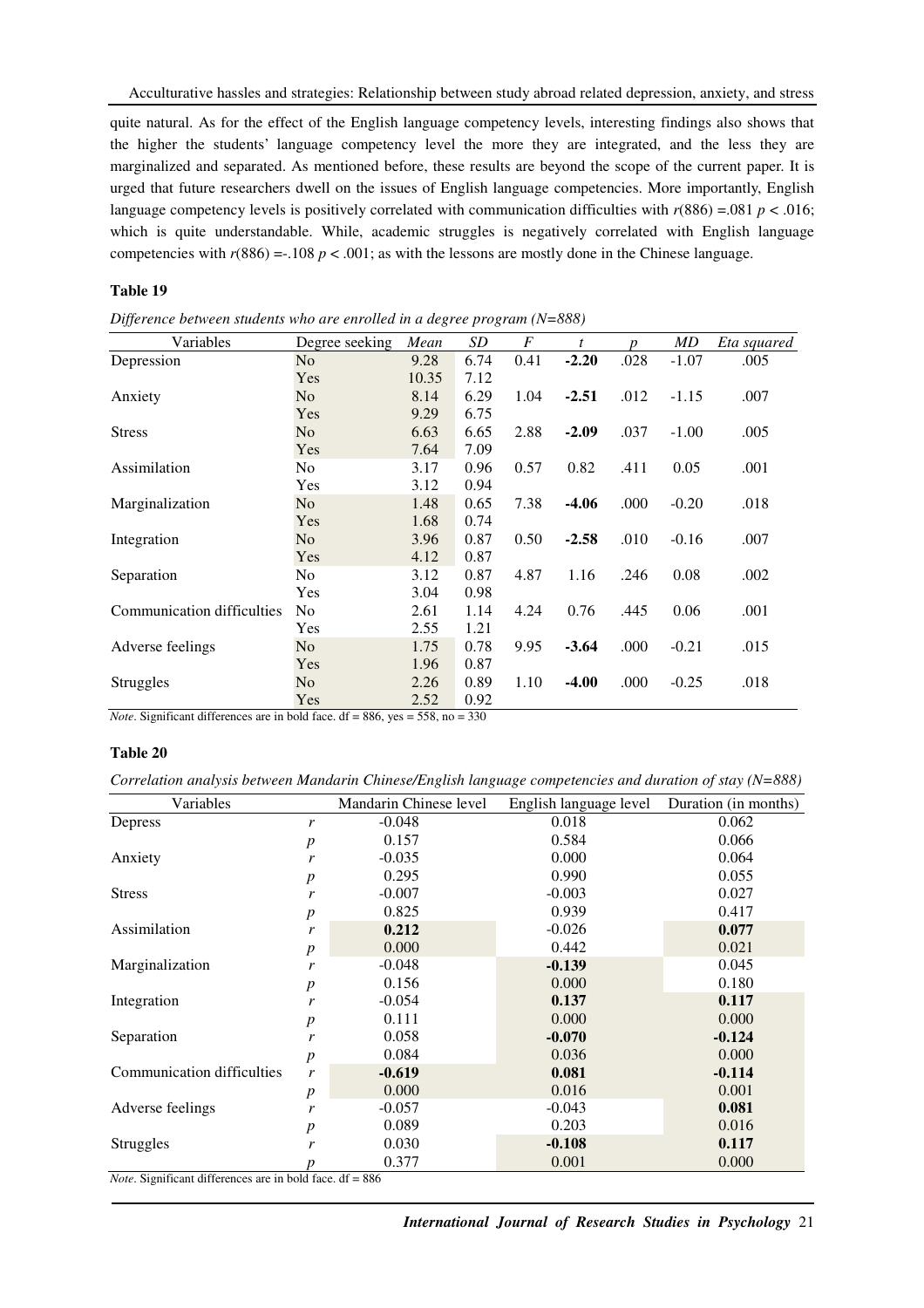# Ching, G. S., Chao, P.-C., & Lien, W.-C.

Lastly, for the statistical analysis of the various student groups and the variables, an analysis of variances (ANOVA) is accomplished. Table 21 shows the ANOVA results with significant differences among all the variables between the four student groups. Eta squared values are from .011 to .190 suggesting small (.01 to .05) to moderate (.06 to .13) effect sizes (Cohen, 1988).

# **Table 21**

|  |  |  |  |  | ANOVA test between student groups (N=888) |
|--|--|--|--|--|-------------------------------------------|
|--|--|--|--|--|-------------------------------------------|

| Variables/Student groups |                               | IS    | <b>MCS</b>      | <b>OCS</b>   | <b>HKM</b>      | $\mathit{SS}$ | $\boldsymbol{F}$ | $\boldsymbol{p}$ | Eta squared |
|--------------------------|-------------------------------|-------|-----------------|--------------|-----------------|---------------|------------------|------------------|-------------|
| Depression               | Mean                          | 10.93 | 7.31            | 11.18        | 11.90           | 2769.02       | 20.07            | .000             | .064        |
|                          | SD                            | 7.08  | 5.67            | 6.85         | 8.24            |               |                  |                  |             |
| IS                       | MD                            |       | 3.62            | $-0.25$      | $-0.96$         |               |                  |                  |             |
|                          | $\boldsymbol{p}$              |       | $.000$          | .988         | .626            |               |                  |                  |             |
| <b>MCS</b>               | MD                            |       |                 | $-3.87$      | $-4.58$         |               |                  |                  |             |
|                          | $\boldsymbol{p}$              |       |                 | $.000$       | .000            |               |                  |                  |             |
| <b>OCS</b>               | MD                            |       |                 |              | $-0.71$         |               |                  |                  |             |
|                          | $\boldsymbol{p}$              |       |                 |              | .892            |               |                  |                  |             |
| Anxiety                  | Mean                          | 9.69  | 6.39            | 9.80         | 11.38           | 2585.54       | 21.14            | .000             | .067        |
|                          | $\cal SD$                     | 6.79  | 5.29            | 5.94         | 7.79            |               |                  |                  |             |
| IS                       | MD                            |       | 3.30            | $-0.11$      | $-1.70$         |               |                  |                  |             |
|                          | $\boldsymbol{p}$              |       | .000            | .999         | .111            |               |                  |                  |             |
| <b>MCS</b>               | MD                            |       |                 | $-3.41$      | $-5.00$         |               |                  |                  |             |
|                          | $\boldsymbol{p}$              |       |                 | $.000$       | .000            |               |                  |                  |             |
| <b>OCS</b>               | MD                            |       |                 |              | $-1.59$         |               |                  |                  |             |
|                          | $\boldsymbol{p}$              |       |                 |              | .332            |               |                  |                  |             |
| <b>Stress</b>            | Mean                          | 7.82  | 5.21            | 8.30         | 9.72            | 1891.37       | 13.65            | .000             | .044        |
|                          | $\cal SD$                     | 7.20  | 5.25            | $7.00\,$     | 8.56            |               |                  |                  |             |
| IS                       | MD                            |       | 2.60            | $-0.49$      | $-1.91$         |               |                  |                  |             |
|                          | $\boldsymbol{p}$              |       | .000            | .918         | .083            |               |                  |                  |             |
| <b>MCS</b>               | MD                            |       |                 | $-3.09$      | $-4.51$         |               |                  |                  |             |
|                          | $\boldsymbol{p}$              |       |                 | $.001$       | .000<br>$-1.42$ |               |                  |                  |             |
| <b>OCS</b>               | MD                            |       |                 |              |                 |               |                  |                  |             |
|                          | $\boldsymbol{p}$              |       |                 |              | .490<br>3.30    |               |                  |                  |             |
| Assimilation             | Mean                          | 2.97  | 3.43            | 2.94         |                 | 42.32         | 16.66            | .000             | .054        |
|                          | SD                            | 1.00  | 0.79            | $0.88\,$     | 0.90            |               |                  |                  |             |
| IS                       | MD                            |       | $-0.47$<br>.000 | 0.03<br>.992 | $-0.33$<br>.013 |               |                  |                  |             |
| <b>MCS</b>               | $\boldsymbol{p}$<br>MD        |       |                 | 0.49         | 0.13            |               |                  |                  |             |
|                          |                               |       |                 | .000         | .637            |               |                  |                  |             |
| <b>HKM</b>               | $\boldsymbol{p}$<br><b>MD</b> |       |                 |              | $-0.36$         |               |                  |                  |             |
|                          |                               |       |                 |              | .040            |               |                  |                  |             |
| Marginalization          | $\boldsymbol{p}$<br>Mean      | 1.64  | 1.40            | 1.83         | 1.81            | 20.11         | 13.77            | .000             | .045        |
|                          | $\cal SD$                     | 0.72  | 0.57            | 0.84         | 0.76            |               |                  |                  |             |
| IS                       | MD                            |       | 0.24            | $-0.19$      | $-0.17$         |               |                  |                  |             |
|                          | $\boldsymbol{p}$              |       | .000            | .062         | .173            |               |                  |                  |             |
| <b>MCS</b>               | MD                            |       |                 | $-0.43$      | $-0.40$         |               |                  |                  |             |
|                          | $\boldsymbol{p}$              |       |                 | $.000$       | .000            |               |                  |                  |             |
| <b>OCS</b>               | MD                            |       |                 |              | 0.03            |               |                  |                  |             |
|                          | $\boldsymbol{p}$              |       |                 |              | .995            |               |                  |                  |             |
| Integration              | Mean                          | 4.15  | 3.97            | 3.96         | 3.97            | 7.65          | 3.36             | .018             | .011        |
|                          | $\cal SD$                     | 0.87  | 0.86            | 0.85         | 0.94            |               |                  |                  |             |
| IS                       | MD                            |       | 0.18            | $0.20\,$     | 0.18            |               |                  |                  |             |
|                          | $\boldsymbol{p}$              |       | .038            | .175         | .275            |               |                  |                  |             |
| <b>MCS</b>               | MD                            |       |                 | $0.02\,$     | $0.00\,$        |               |                  |                  |             |
|                          | $\boldsymbol{p}$              |       |                 | .998         | 1.000           |               |                  |                  |             |
| <b>OCS</b>               | MD                            |       |                 |              | $-0.01$         |               |                  |                  |             |
|                          | $\boldsymbol{p}$              |       |                 |              | 1.000           |               |                  |                  |             |
| Separation               | Mean                          | 2.96  | 3.12            | 3.31         | 3.20            | 13.39         | 5.14             | .002             | .017        |
|                          | $\cal SD$                     | 0.93  | 0.86            | $1.08\,$     | 0.95            |               |                  |                  |             |
| IS                       | MD                            |       | $-0.16$         | $-0.35$      | $-0.25$         |               |                  |                  |             |
|                          | $\boldsymbol{p}$              |       | .106            | $.004$       | .107            |               |                  |                  |             |
| <b>MCS</b>               | MD                            |       |                 | $-0.19$      | $-0.09$         |               |                  |                  |             |
|                          | $\boldsymbol{p}$              |       |                 | .326         | .881            |               |                  |                  |             |
| <b>OCS</b>               | MD                            |       |                 |              | $0.10\,$        |               |                  |                  |             |
|                          | $\boldsymbol{p}$              |       |                 |              | .885            |               |                  |                  |             |
|                          |                               |       |                 |              |                 |               |                  |                  |             |

22 *Consortia Academia Publishing*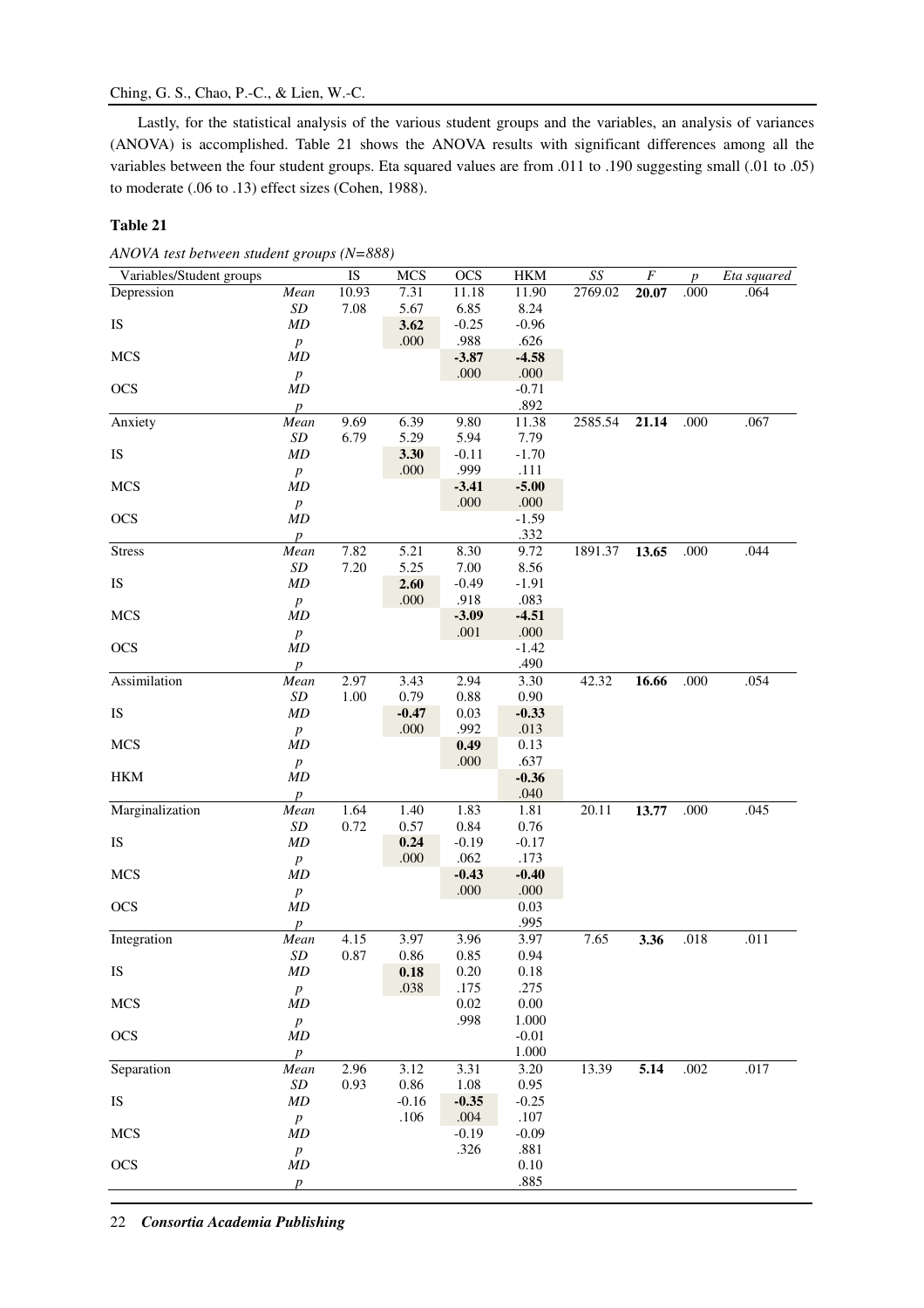| Variables/Student groups   |                  | IS   | MCS  | <b>OCS</b> | HKM     | SS     | $\boldsymbol{F}$ | <sub>n</sub> | Eta squared |
|----------------------------|------------------|------|------|------------|---------|--------|------------------|--------------|-------------|
| Communication difficulties | Mean             | 3.09 | 2.16 | 1.79       | 2.19    | 235.34 | 69.05            | .000         | .190        |
|                            | SD               | 1.30 | 0.72 | 0.79       | 0.95    |        |                  |              |             |
| <b>IS</b>                  | MD               |      | 0.93 | 1.30       | 0.90    |        |                  |              |             |
|                            | $\boldsymbol{p}$ |      | .000 | .000       | .000    |        |                  |              |             |
| <b>MCS</b>                 | MD               |      |      | 0.37       | $-0.03$ |        |                  |              |             |
|                            | $\boldsymbol{p}$ |      |      | .018       | .996    |        |                  |              |             |
| <b>OCS</b>                 | MD               |      |      |            | $-0.40$ |        |                  |              |             |
|                            | $\boldsymbol{p}$ |      |      |            | .055    |        |                  |              |             |
| Adverse feelings           | Mean             | 1.95 | 1.70 | 1.96       | 2.03    | 13.54  | 6.45             | .000         | .021        |
|                            | SD               | 0.90 | 0.69 | 0.87       | 0.88    |        |                  |              |             |
| <b>IS</b>                  | MD               |      | 0.25 | $-0.01$    | $-0.08$ |        |                  |              |             |
|                            | $\boldsymbol{p}$ |      | .001 | 1.000      | .859    |        |                  |              |             |
| <b>MCS</b>                 | MD               |      |      | $-0.26$    | $-0.33$ |        |                  |              |             |
|                            | $\boldsymbol{p}$ |      |      | .044       | .008    |        |                  |              |             |
| <b>OCS</b>                 | MD               |      |      |            | $-0.07$ |        |                  |              |             |
|                            | $\boldsymbol{p}$ |      |      |            | .935    |        |                  |              |             |
| Struggles                  | Mean             | 2.42 | 2.31 | 2.46       | 2.75    | 13.12  | 5.23             | .001         | .017        |
|                            | SD               | 0.95 | 0.84 | 0.90       | 0.98    |        |                  |              |             |
| <b>IS</b>                  | MD               |      | 0.11 | $-0.05$    | $-0.33$ |        |                  |              |             |
|                            | $\boldsymbol{p}$ |      | .403 | .970       | .011    |        |                  |              |             |
| <b>MCS</b>                 | MD               |      |      | $-0.16$    | $-0.45$ |        |                  |              |             |
|                            | $\boldsymbol{p}$ |      |      | .467       | .001    |        |                  |              |             |
| <b>OCS</b>                 | MD               |      |      |            | $-0.29$ |        |                  |              |             |
|                            | $\boldsymbol{p}$ |      |      |            | .140    |        |                  |              |             |

*Note*. Significant differences are in bold face. Post-hoc analysis = Tukey HSD, df = 3, 884, IS = 433, MCS = 270, OCS = 99, and HKM=86

Table 21 shows that the HKM scored highest in the three DASS scales for *depression*, *anxiety*, and *stress*. In addition, OCS is the most *marginalized* and *separated* student group among the foreign students, while the MCS is the most *assimilated*. Surprisingly the international students are the most *integrated*, while they also seem to have the most *communication* difficulties, while all the students moderately *struggles* with their academic related hassles.

# **5. Conclusions**

The current study attempts to clarify some important issues regarding the acculturation processes of foreign students studying in Taiwan. As with the majority of the results are quite understandable and followed the trend of most acculturation studies. However, some interesting findings have come up, such as the issues of language competencies with the students' perceived hassles. In general the current study hopes that the findings are able to help both school administrators and future researchers in better understanding the issues within the study abroad processes. In essence, these insights should be able to provide a clear big picture of the major similarities and differences among the four foreign student groups studying in Taiwan.

**Acknowledgement**: This work is supported in part by the Taiwan Ministry of Science and Technology under grant number NSC 102-2410-H-262-012-SS2. The authors are grateful to the anonymous reviewers for the valuable comments and suggestions that made the manuscript complete.

# **6. References**

Barry, D. T. (2001). Development of a new scale for measuring acculturation: The East Asian Acculturation Measure (EAAM). *Journal of Immigrant Health, 3*(4), 193-197. http://dx.doi.org/10.1023/A:1012227611547

Berry, J. W. (1980). Acculturation as varieties of adaptation. In A. Padilla (Ed.), *Acculturation: Theory, models*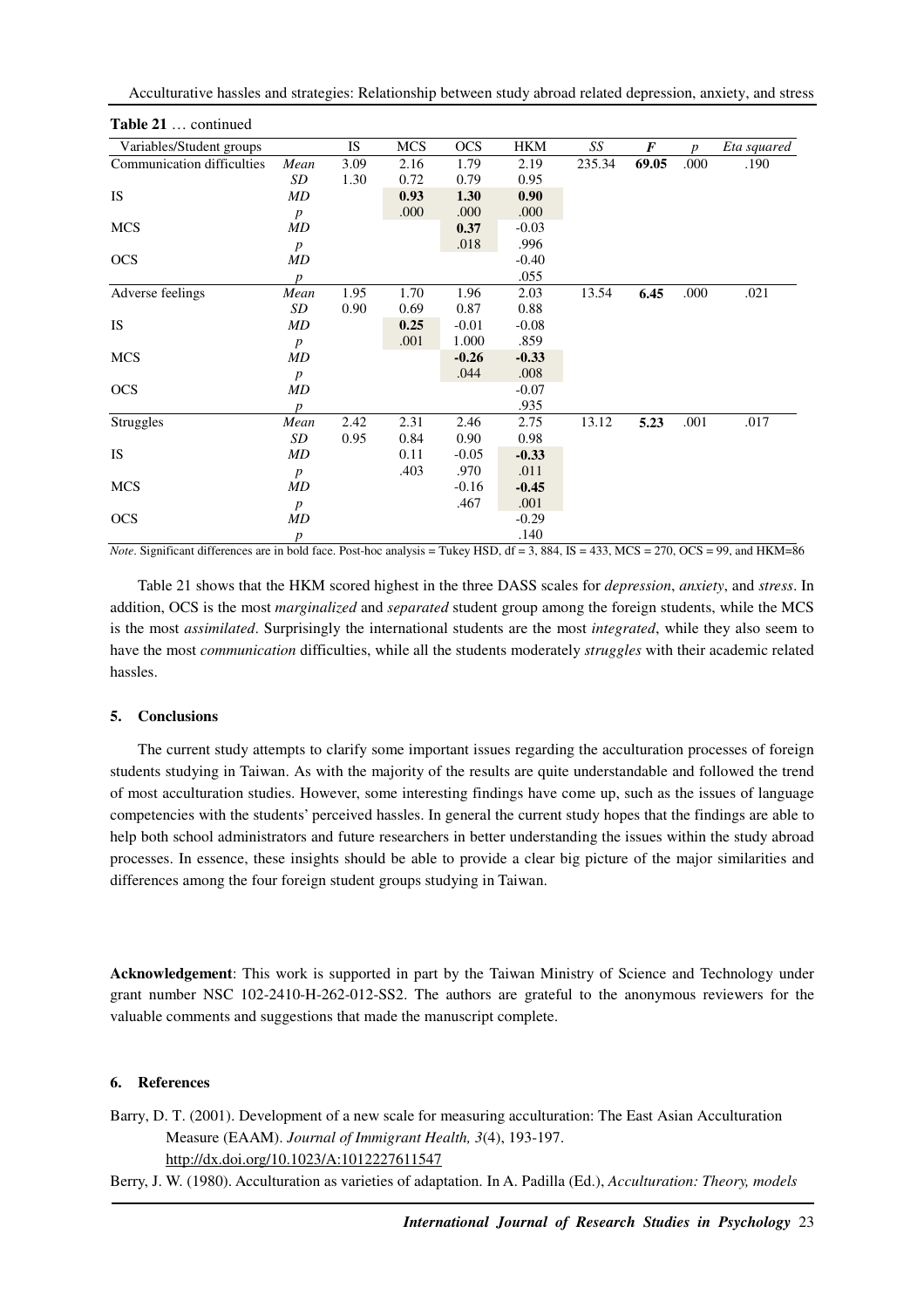*and findings* (pp. 9-25). Boulder: Westview.

- Berry, J. W. (1997). Immigration, acculturation and adaptation. *Applied Psychology, 45*(5-68).
- Berry, J. W. (2004). Acculturation. In C. Spielberger (Ed.), *Encyclopedia of applied psychology* (Vol. 1, pp. 27-34). Boston: Elsevier. http://dx.doi.org/10.1016/B0-12-657410-3/00384-6
- Berry, J. W. (2005). Acculturation: Living successfully in two cultures. *International Journal of Intercultural Relations, 29*, 697-712. http://dx.doi.org/10.1016/j.ijintrel.2005.07.013
- Catell, R. B. (1966). The scree test for number of factors. *Multivariate Behavioral Research, 1*, 245-276. http://dx.doi.org/10.1207/s15327906mbr0102\_10
- Chin, J. M.-C., & Ching, G. S. (2009). Trends and indicators of Taiwan's higher education internationalization. *The Asia-Pacific Education Researcher, 18*(2), 185-203. http://dx.doi.org/10.3860/taper.v18i2.1322
- Chin, J. M.-C., Wu, C.-T., & Ching, G. S. (2012). Apple and oranges: Comparison of Taiwan higher education institutions' internationalization. *International Journal of Research Studies in Education, 1*(1), 3-22. http://dx.doi.org/10.5861/ijrse.2012.v1i2.24
- Ching, G. S., & Chin, J. M.-C. (2012). Managing higher education institution internationalization: Contemporary efforts of a university in Taiwan. *International Journal of Research Studies in Management, 1*(1), 3-16. http://dx.doi.org/10.5861/ijrsm.2012.v1i1.9
- Ching, G. S., Lien, W.-C., & Chao, P.-C. (2014). Developing a scale to measure the situational changes in short-term study abroad programs. *International Journal of Research Studies in Education, 3*(5), 53-71. http://dx.doi.org/10.5861/ijrse.2014.771
- Cohen, J. (1988). *Statistical power analysis for the behavioral sciences*. Hillsdale, NJ: Erlbaum.
- Cohen, L., Manion, L., & Morrison, K. (2007). *Research methods in education*. New York: Routledge.
- Costello, A. B., & Osborne, J. W. (2005). Best practices in exploratory factor analysis: Four recommendations for getting the most from your analysis. *Practical Assessment, Research & Evaluation, 10*(7), 1-9.
- Crawford, J. R., & Henry, J. D. (2003). The Depression Anxiety Stress Scales (DASS): Normative data and latent structure in a large non-clinical sample. *British Journal of Clinical Psychology, 42*, 111-131. http://dx.doi.org/10.1348/014466503321903544
- Fornell, C., & Larcker, D. (1981). Structural equation models with unobservable variables and measurement error. *Journal of Marketing Research, 18*(1), 39-50. http://dx.doi.org/10.2307/3151312
- Glaser, B., & Strauss, A. (1967). *The discovery of grounded theory: Strategies for qualitative research*. New York: Aldine De Gruyter.
- Graham, J. W. (2009). Missing data analysis: Making it work in the real world. *Annual Review of Psychology, 60*, 549-576. http://dx.doi.org/10.1146/annurev.psych.58.110405.085530
- Greatrex-White, S. (2008). Uncovering study abroad: Foreignness and its relevance to nurse education and cultural competence. *Nurse Education Today, 28*, 530-538. http://dx.doi.org/10.1016/j.nedt.2007.09.005
- Hair, J. F., Jr., Black, B., Babin, B. J., Anderson, R. E., & Tatham, R. L. (2005). *Multivariate data analysis* (6th ed.). Upper Saddle River, New Jersey: Prentice Hall.
- Hu, L. T., & Bentler, P. M. (1999). Cutoff criteria for fit indexes in covariance structure analysis: Conventional criteria versus new alternatives. *Structural Equation Modeling, 6*, 1-55. http://dx.doi.org/10.1080/10705519909540118
- Hummer, J. F., Pedersen, E. R., Mirza, T., & LaBrie, J. W. (2010). Factors associated with general and sexual alcohol-related consequences: An examination of college students while studying abroad. *Journal of Student Affairs Research and Practice, 47*(4), 421-438. http://dx.doi.org/10.2202/1949-6605.6134
- Hunley, H. A. (2010). Students' functioning while studying abroad: The impact of psychological distress and loneliness. *International Journal of Intercultural Relations, 34*, 386-392. http://dx.doi.org/10.1016/j.ijintrel.2009.08.005
- Kaiser, H. F. (1974). An index of factorial simplicity. *Psychometrika, 39*, 31-36. http://dx.doi.org/10.1007/BF02291575
- Leung, M. (2013). Private universities that close must not ' profiteer'. Retrieved from http://www.universityworldnews.com/article.php?story=20131010135545261
- Lovibond, S. H., & Lovibond, P. F. (1995). *Manual for the depression anxiety stress scale* (2nd ed.). Sydney: